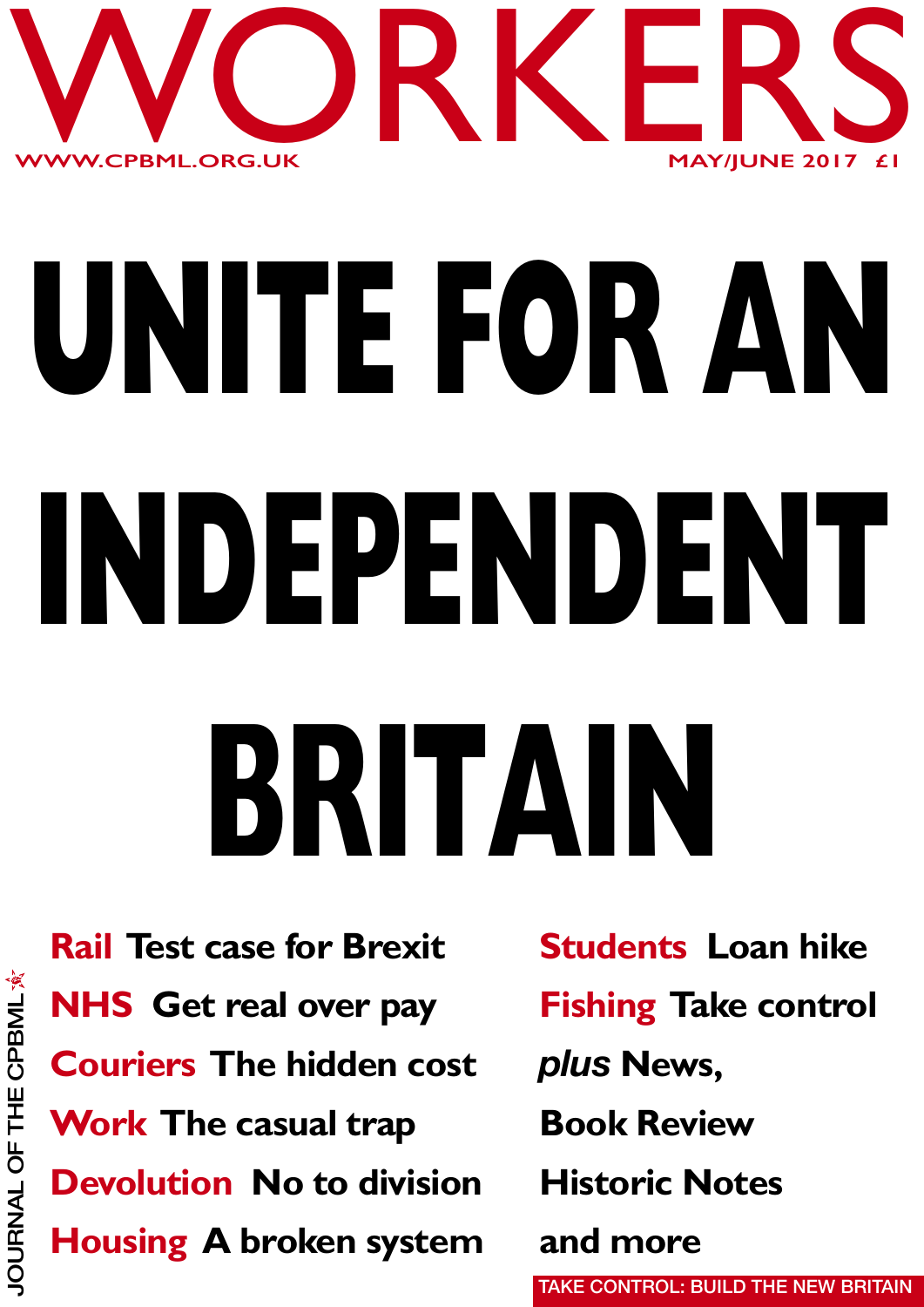# WORKERS **"**

# Push the blockers aside

**ON 29 MARCH the government gave formal notice that Britain will depart from the EU once and for all time. Now Article 50 has been invoked and the clock is ticking.**

**We are throwing off the shackles of the misnamed European Union, which seeks only to dictate and deny sovereignty. By March 2019 we must be out.**

**It was truly a day to celebrate.**

**In 1975 the British people did not believe we could run our own affairs. The referendum vote then was by more than 2 to 1 to throw in our lot with the European Economic Community, to ask it to please manage Britain for us (actually, for its own interests).**

**Last year this woeful decision was finally reversed. On 23 June 2016 we declared our intention to Leave.**

**The people have shown we want a sovereign Britain. We have declared confidence in ourselves to determine the country's future without any instruction from Brussels or Berlin.**

**We know that we can and must control our economy, our laws, our borders, and we expect the government to act accordingly. There can be no backsliding, no fudges. Only full independence will do. Push aside any who still wish to block it.**

**The blockers are fewer and fewer but they are dangerous enemies of the people and the country. They want to hand us back to foreign control.**

**All who desire a successful Britain must deter-**

**mine to see this through, engage in the discussion and planning for the future, and act to carry it out. So far some sections have started on that task, most notably the fishermen (see page 6). But the opportunities are there for every area.**

**There are difficult times ahead – inevitable with such a huge change, although the blockers will blame every problem on Brexit.**

**The blockers are careful not to mention the serious and fundamental problems we would have if we remained in the EU. Consumer price inflation jumped to 2.3 per cent in February – blame Brexit! Never mind that it was 2.2 per cent in Germany in the same month. The City speculators and those who hang on their every word have a track record of poor prediction. They can't even see what's happening now!**

**We have faced difficult times before and overcome them. We can do so again if we seize the opportunity we have created.**

**Workers who wish to see Britain a united and independent nation will need to use any opportunity – including an election – to support the forces which are fighting for this, most important, outcome.**

**But no victory can be secure unless we the working class act in our own interests and cease to rely on "representatives" to do it for us. At the moment as a class we are still, largely, spectators, alternately grumbling and applauding as events unfold. As we move into the next phase of the battle for Britain's real independence, that must change. ■**



WORKERS is published by the Communist Party of Britain (Marxist-Leninist)

78 Seymour Avenue, London N17 9EB. www.cpbml.org.uk  $\blacksquare$ @cpbml ISSN 0266-8580 Issue 200, May/June 2017



# **Contents – May/June 2017**

**News**

News<br>Digest Huge rise in student loan rate, p3; Pay: where the minimum becomes the<br>Digest maximum. p4: Bristol. time to get shipshape. p5: Take control. say Huge rise in student loan rate, p3; Pay: where the minimum becomes the maximum, p4; Bristol, time to get shipshape, p5; Take control, say skippers, p6

**Features** NHS: get real over pay, p7; Why rely on EU healthcare staff?, p8; Rail: a test case for independence, p10: Caught in the casual trap, p12: The hidden price of online NHS: get real over pay, p7; Why rely on EU healthcare staff?, p8; Rail: a test case for independence, p10; Caught in the casual trap, p12; The hidden price of online shopping, p14; For an undivided Britain, p16; Housing isn't working, p18

**End<br>Notes** 

Book Review: *Clean Brexit* by Liam Halligan and Gerard Lyons, p21; Historic Notes: The struggle for paid holidays, p22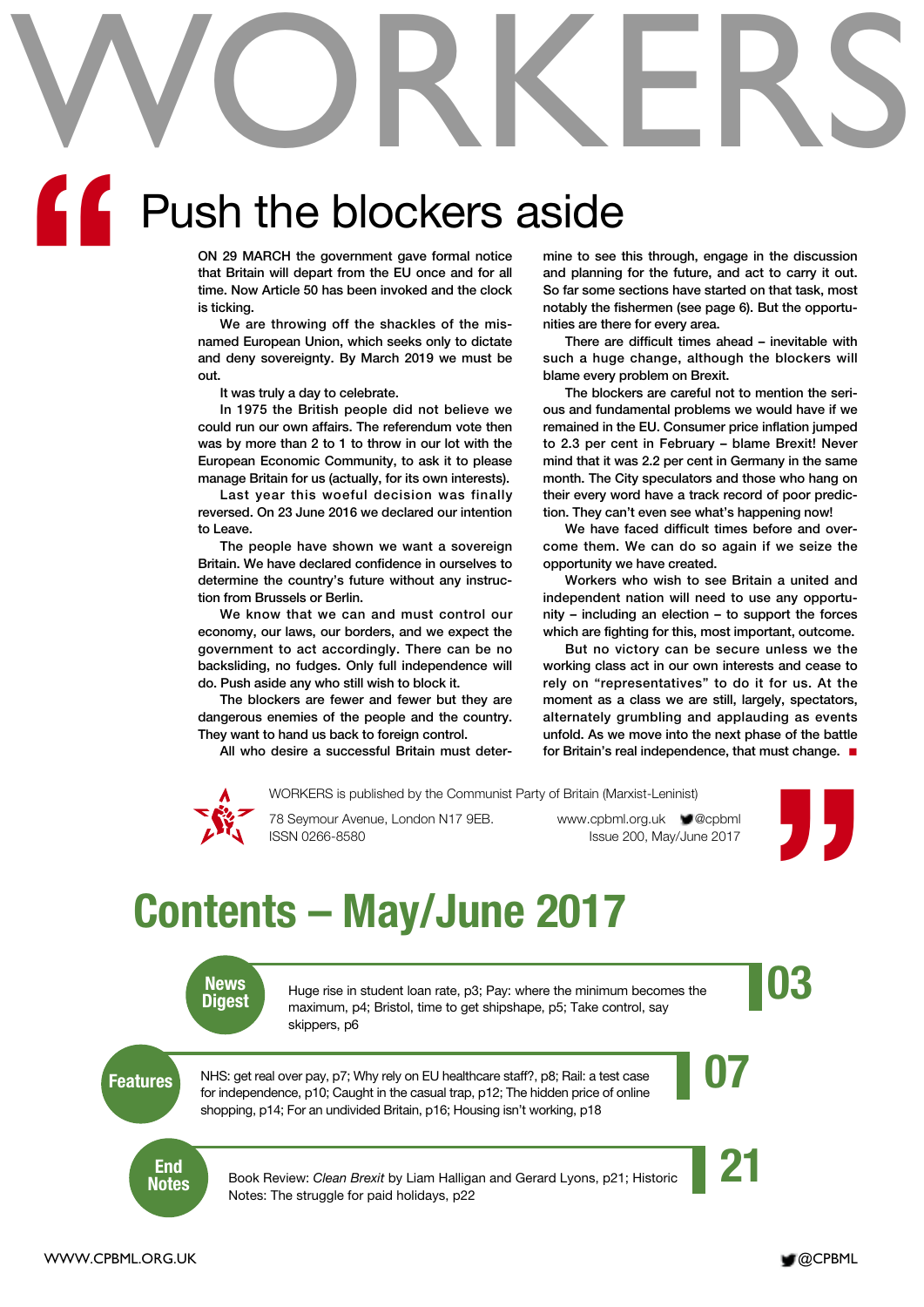

| <b>STUDENTS</b>      | Huge rise in loan interest |
|----------------------|----------------------------|
| <b>SCOTLAND</b>      | Unity concert              |
| <b>MINIMUM WAGE</b>  | More like a maximum        |
| <b>HOUSING</b>       | Micro-flats                |
| <b>ELECTRIC CARS</b> | New factory in Coventry    |
| <b>BRISTOL</b>       | Time to get shipshape      |
| <b>FISHERIES</b>     | Take control, say skippers |
| <b>FANCY THAT</b>    | <b>Brexit bloomers</b>     |
| <b>ON THE WEB</b>    | More news online           |
| <b>WHAT'S ON</b>     | Coming soon                |
|                      |                            |

# **Huge rise in student loan rate**  $\parallel$  **SCOTLAND**

A SHARP INCREASE in inflation means millions of students and former students will see a rise in interest rates on tuition and maintenance loans this year. Rates on student loans taken out in England and Wales since 2012 are set at 3 per cent plus the retail prices index (RPI). With March's RPI rising to 3.1 per cent, students will be hit with interest charges of up to 6.1 per cent from September, up from 4.6 per cent: an increase of a third. The rate increase will apply to all students who



## **Norkers**

#### **Students on the march in London, 2014.**

enrolled at university after 2012, meaning all current students will be affected by the rate rise.

The 6.1 per cent interest is 24 times the Bank of England base rate, four times the price of a fixed-rate mortgage and twice the cost of a personal loan. It is outrageous to change the terms of the loans after people take them out – no commercial system would be allowed to do it. But this scheme is not really a loan – it's a tax.

Students now in higher education will not pay this rate of interest until after they have graduated, when rates will be linked to their salary. Those who earn more than £41,000 will pay the top 6.1 per cent interest rate while those with salaries between £21,000 and £41,000 will pay on a sliding scale of between 3.1 per cent and 6.1 per cent. Even lower-earning graduates don't get off lightly. If you earn below the minimum repayment threshold of £21,000, your loan will still accrue interest at a rate of 3.1 per cent.

Those who started university between 1998 and 2011 will be paying an interest rate of 1.25 per cent on their loans. That rate will not change in September because it is based on whichever is the lowest out of RPI or the Bank of England base rate (currently 0.25 per cent) plus 1 per cent. But those who started university before 1998 will be charged interest at the RPI figure, meaning their rate will almost double from 1.6 per cent to 3.1 per cent from September. Graduates already face increased costs following the government decision to allow universities to increase tuition fees in line with inflation, meaning annual fees will increase to £9,250 a year from this autumn.

One student affected by the rate rise, quoted in Cambridge student news network *The Tab*, said, "increasing interest rates will simply put current students into insurmountable debt, and in line with other measures … could deter students from worse-off backgrounds from applying to university, which is quite frankly disgusting."

**If you have news from your industry, trade or profession we want to hear from you. Call us on 020 8801 9543 or email workers@cpbml.org.uk**

# Unity concert

THERE WAS a decisive victory in 2014 for halting the break up of Britain and building the unity of British workers. But the SNP and other separatists – encouraged by the EU – are unrelenting in their quest to undermine this progress and re-run that referendum.

With a third even of their own members voting for Brexit, and facing a £15 billion budget deficit if they left Britain, they know public support for a second independence referendum is falling - now down to less than a third of Scots. Six industrial trade unions maintain their opposition to break-up.

Yet the Scottish Parliament voted to apply to the House of Commons for an order which would convey the necessary legal authority to hold one. In the light of this several organisations have reignited their campaigning for British unity, such as Scotland in Union, A Force for Good and NO to Scottish Independence.

A major part of the separatist Yes campaign in the 2014 referendum was its hijacking of culture for its own ends, forming such bodies as National Collective and Trad for Yes – to the extent that journalists asserted that they could not find an artist who opposed independence.

This was countered in the media, letters to the press – and by organising a Concert for Unity in September 2014. It attracted much attention and a video was spread on the internet. A second referendum may not occur until 2021, if then, but restarting the struggle of ideas early is essential.

This second Concert for Unity – with the participation of the internationally acclaimed soloist Peter Seivewright – will help boost the renewed campaign to finally defeat separatism (for details see What's On, p5).**■**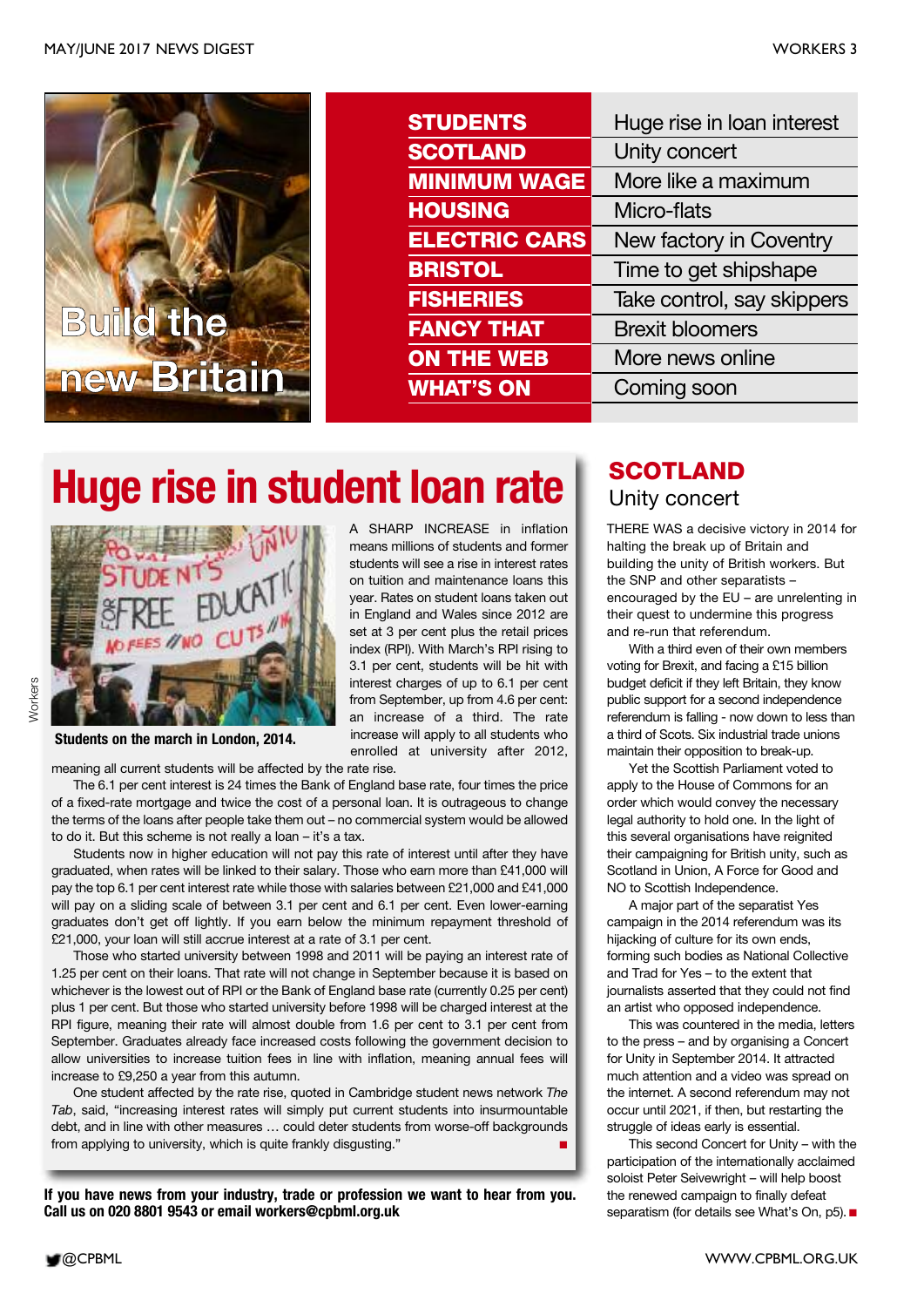#### 4 WORKERS



### **ON THE WEB**

A selection of additional news at cpbml.org.uk…

#### **Legal attack on injury claims**

The government is changing the rules for compensation for injury.

#### **'Solid' RMT action over driveronly trains**

RMT members are continuing their campaign of opposition to plans to introduce driver-only-operated trains.

#### **Who says we're post industrial?**

A Westminster meeting showed that after the referendum all kinds of people are re-imagining an industrial Britain.

#### **Plus: the e-newsletter**

Visit cpbml.org.uk to sign up to your free regular copy of the CPBML's newsletter, delivered to your email inbox.



### **STAY INFORMED**

**• Keep up-to-date in between issues of Workers by subscribing to our free electronic newsletter. Just enter your email address at the foot of any page on our website, cpbml.org.uk**



**The minimum wage has spread throughout industries such as retail and food.**

# **Not minimum – maximum**

WITH A RISE in the minimum wage coming into effect on 1 April, the Low Pay Commission has published its analysis of the impact of the national minimum wage introduced by the Treasury in 2016. The Commission hails as success that 12.9 per cent of workers in Northern Ireland and 10.8 per cent of workers in the North East are set to get a pay "increase" as opposed to 4.8 per cent in London, 6 per cent in the South East and 7.7 per cent in Scotland.

But what the Commission sees as success the trade union movement should see as reason to hang its head in shame because the national minimum wage is being hailed as the norm rather than the bottom of the wages ladder. Why do those who claim to be organised labour skulk along, cap in hand, like Oliver Twist?

The proportion of workers on the minimum wage has risen to 8.5 per cent of the workforce, up from 7.3 per cent in 2016 and 5.6 per cent in 2015. The Commission also indicates that the regionalisation of pay has not changed or improved, with traditional pockets of low pay still remaining – such as Somerset, Devon, Rossendale in the North West, and Boston in East Anglia, where one worker in five is now on the minimum wage.

Half of all minimum wage earners are in retail, hospitality and cleaning. A third of these jobs are in Britain's apparent boom sector of hairdressing, beauticians, tattoo artists and so on.

All the cries from employers that the national minimum wage would lose jobs have been proved false: jobs are available but at reduced rates of pay. And the schemes to supposedly elevate poverty wages – national living wage, London living wage, the national minimum wage – all use based to hide the extent of poverty at work.

And thousands of workers are receiving even less. The government's "name and shame" list of employers not paying the national minimum wage lengthens every time it is published. That's the reality of Britain's poverty pay, minimum wage economy.

### **HOUSING**

### Micro-flats

ONE OF the dying acts of the Coalition government was the introduction in England in April 2015 of relaxed planning legislation called "permitted development" which allows, for example, office blocks to be converted to housing without complying with minimum space standards.

This was done by means of a change to a "statutory instrument", a measure which requires no parliamentary vote. Crucially it also means that no local authority planning permission is required and so dispenses with local control of these decisions.

This has led to the situation in the Conservative-controlled London Borough of Barnet where a developer is proposing to convert an 11-storey office block currently partly occupied by council staff into 254 flats.

To reach the number of 254 the developer is proposing that nearly all the flats will be below the national minimum standard of 37 square metres with some as small as 16 square metres.

It is probable that many if not most of these flats will be bought as investments and left unoccupied – hence the push to maximise the number of flats.

The government is currently planning for a Great Repeal Bill to deal with former EU legislation but we urgently need a great repeal bill to deal with the various statutory instruments which are having such an adverse effect on housing and employment.

**• See also feature article, page 18**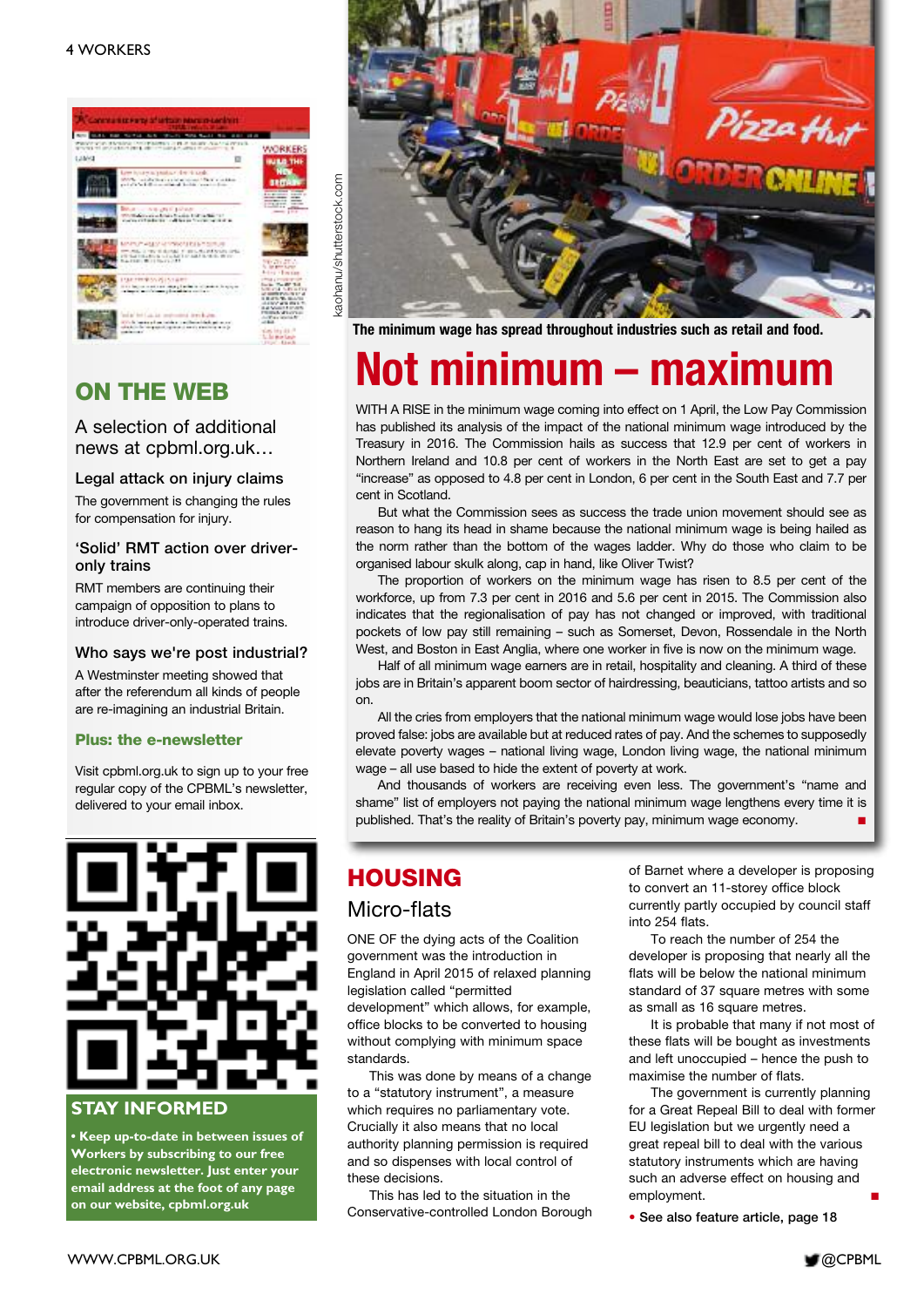### **ELECTRIC CARS**

### New factory in Coventry

THE LONDON TAXI Company is aiming to produce 5,000 electric vehicles a year by 2019 at a new car factory in Coventry, following a £300 million investment by its Chinese owners Geely. The TX5 taxi makes extensive use of aluminium to reduce its weight and increase efficiency.

It's the first new car factory in Britain for more than a decade, making a mockery of projections of doom after the vote to leave the EU. The plant will also make an electric light commercial vehicle – a zero-emissions

white van.

Geely took on London Taxi Company in 2013, when it spent £11 million buying the business – then called Manganese Bronze – out of administration.

Unite regional officer Peter Coulson said: "This a fantastic story of a company that was on its knees in 2013. … Tribute should also be paid to the dedicated workforce who have worked hard and diligently to contribute to the current success. This is fantastic news in terms of highly skilled jobs for our members and the future creation of employment opportunities. It will be a wonderful boost to the West Midlands economy." **■**



**Moonlight over Bristol docks.**

# **Bristol: time to get shipshape**

BRISTOL HAS BEEN an important British seaport for more than a thousand years. The city is actually several miles from the sea and stands on the estuary of the River Avon. And its harbour has one of the most variable tidal flows anywhere in the world, with a water level that can vary by more than 30 feet between tides. (The problem was resolved in 1803 with the construction of the Floating Harbour.)

Ships moored there were beached at low tide, so they had to be sturdily built and the goods in their holds needed to be securely tied – hence the origin of the phrase "shipshape and Bristol fashion".

It doesn't take a genius to realise that with independence from the EU in sight, Britain itself is far from shipshape. And Bristol itself is a prime example of this.

It's a city of huge potential. From Brunel to Banksy and before, there is a rich history in every sphere of life on which to draw. Yet the basics of a life fit for living are lacking.

The city's transport system is a running joke, affordable housing likewise. Higher education is being exploited as a milch cow and state education is being wrecked.

And there are diversions such as renaming Colston Hall as a way of denying the city's connections with the slave trade. There is also the farce of the new "metro" mayor election – yet another layer of expensive bureaucracy, though one in which local people will have to be involved because that's where the investment will be.

But there are a lot of positives, too, including a local newspaper, the *Bristol Post*, which gets most things right and is currently championing quality apprenticeships.

"Some see the future of Bristol as a tourist attraction, but it has the potential to be much more than that," a Bristolian told *Workers*. "With aerospace and cutting-edge manufacturing techniques being developed there, and its artistic heritage and activity, the future could be rosy.

"We merely have to accept that it is up to us to make it happen. As long as we know what we want to achieve we will be able to negotiate our way through the ebbs and flows of thought and action and be shipshape to get what we want." **■**

### **WHAT'S ON**

### Coming soon

### **MAY**

**CPBML May Day Meetings**

### **LONDON**

**Monday 1 May, 7.30pm Conway Hall, Red Lion Square, London WC1R 4RL**

### **LEEDS**

**Monday 1 May, 1pm Pullman Room, Golden Lion Hotel, Lower Briggate, Leeds LS1 4AE**

### **GLASGOW**

**Monday 1 May, 7pm**

**Garnethill Room, Renfield Conference Centre, 260 Bath Street, Glasgow G2 4JP**

#### **"Build the New Britain"**

The referendum decision changes everything. We are taking back the levers of power from Brussels, and hold our future in our own hands. We are a country rich in natural resources and above all rich in intellect.

A new era is dawning for Britain. We must grasp it and make sure it serves the interests of an independent country and progress for workers. No one else can tell us what is good for us. Take control!

### **JUNE**

**Thursday 1 June, 7.30pm**

**Brockway Room, Conway Hall, Red Lion Square, London WC1R 4RL**

**"For an independent and self-reliant Britain"**

#### **CPBML Public Meeting**

Since Article 50 was invoked it is even clearer that there are only two possible outcomes. Britain must strike out for self-reliance, real independence, real sovereignty, or be dragged back into the EU's coercive rule.

What does this mean for us? Come and discuss. All welcome.

**British Piano Music (Concert for Unity II), Peter Seivewright, solo piano**

**Wednesday 21 June, 7.30pm**

**Mackintosh Queen's Cross Hall, 870 Garscube Road, Glasgow G20 7EL**

Featuring music by composers from England, Scotland and Wales, including John Bull, James MacMillan, Eddie McGuire, Cyril Scott and Peter Thorn. Details at westendfestival.co.uk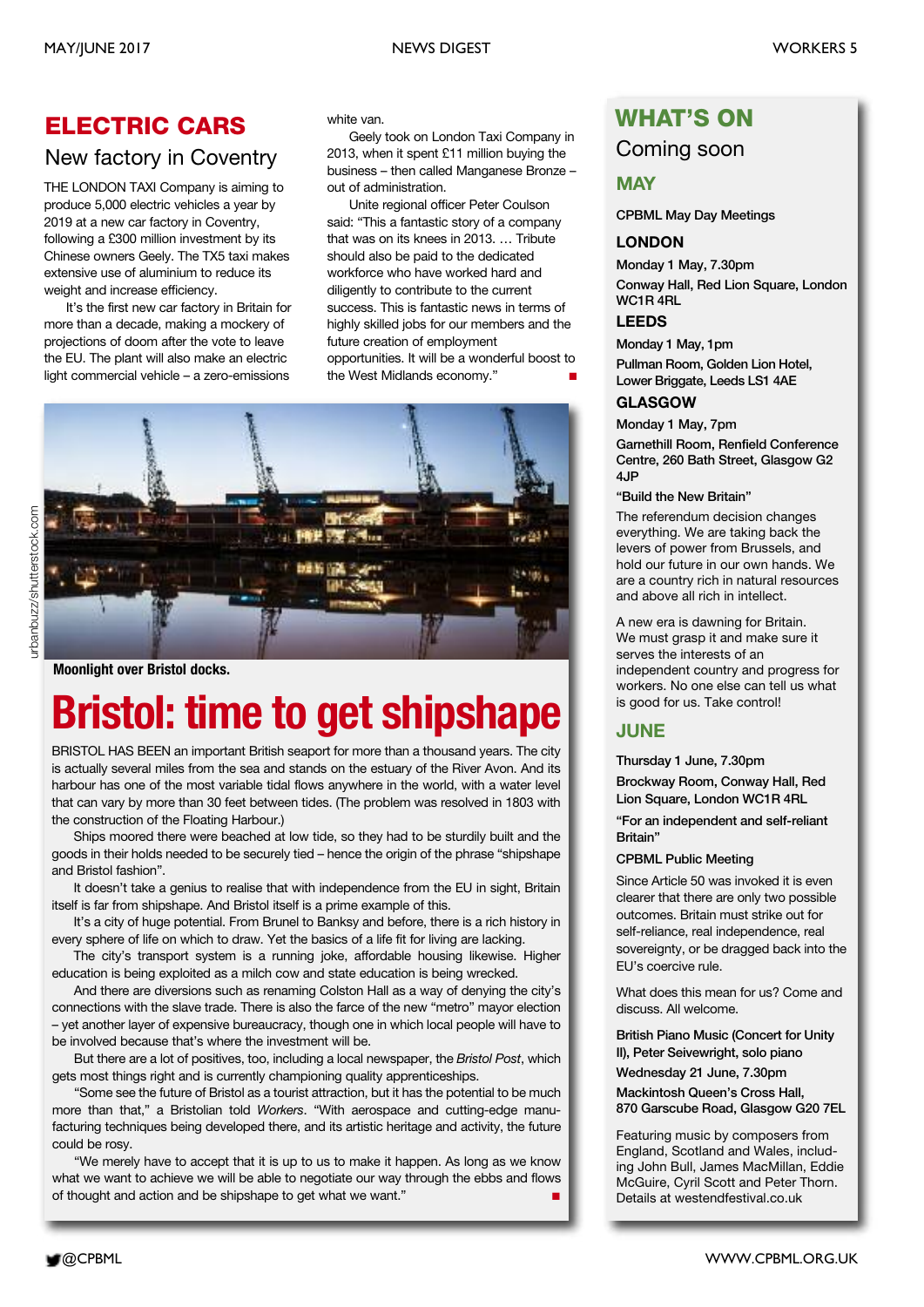### **FANCY THAT** Brexit bloomers

#### **JP Morgan U-turn**

"So if the UK leaves the EU, we may have no choice but to re-organise our business model here. Brexit could mean fewer JP Morgan jobs in the UK and more jobs in Europe." (*Daily Telegraph,* 3 June 2016)

*"The head of JP Morgan has admitted he will not move many jobs out of Britain in the next two years as a result of Brexit, in a U-turn on his prereferendum warning that a vote to leave the European Union could mean as many as 4,000 jobs moving across the Channel."* (*Daily Telegraph,* 4 April 2017)

### **Deutsche double-take**

"Deutsche Bank is reviewing whether to move chunks of its large British operations to Germany if the UK leaves the EU, underlining the potential fallout in the City of London in the event of 'Brexit'.…The move is seen by rivals in the industry as an early attempt to sway the debate in favour of the UK staying in the EU." (*Financial Times,* 18 May 2015)

*"One of the City's biggest employers [Deutsche Bank] is demonstrating its confidence in London's post-Brexit future as a financial centre with a 25 year deal for a new UK headquarters."* (*Sky News,* 23 March 2017)

### **Textiles twist**

"Mark Hogarth, creative director at luxury textiles company Harris Tweed Hebrides…played down the argument that the plunge in sterling since the vote on June 23 would benefit exports." (*The Herald Times,* 9 November 2016)

*"Lancashire's textile industry has won an unexpected Brexit boost as one of Britain's largest providers of workers' uniforms has brought manufacturing back to the UK.…the contract has been transferred to Bolton fabric company Carrington Workwear, whose fabrics go into uniforms for McDonald's and the British Army."* (*thisismoney.co.uk,* 26 March 2017)

### **Plus: Brexit on the web**

Want to read more? Visit cpbml.org.uk/leave for Brexit news from the CPBML and links to other sources of valuable information.

# **Take control, say skippers**

FISHERMEN ARE overwhelmingly in favour of Britain taking complete control of its inshore and international waters as it leaves the EU, according to a new survey from Cardiff University produced at the end of April and reported on in detail by Fishing for Leave.

Fishing for Leave, which seeks to represent the views and interests of the grassroots fishing industry, welcomed the report as providing a good evidence base of the views of fishermen. FFL's director Alan Hastings said, "The findings of this survey graphically illustrate that the majority of the industry want a fresh start".

*Management of UK fisheries post-Brexit: a fisherman's perspective* details the university's findings from a poll of British skippers from around the entire coast of Britain and northern Ireland, with responses from all sectors, from the largest pelagic (open sea) vessels to the smallest inshore boats. Two-thirds want the EU's hated Common Fisheries Policy completely scrapped and all foreign boats to be excluded from British waters post-Brexit. Fishing communities were hugely supportive of leaving the EU.

56 per cent of respondents want to see a "days at sea" policy replace quotas as a means of regulating the industry and conserving fish stocks. This would limit the number of fishing days per boat rather than the CFP's wasteful quota system, which forces fishermen to throw back catches which don't meet the type or amount of fish which are allowed. The rich mixed fish stocks typical in British waters mean it is particularly difficult to predict what will be caught, leading to fleets having to discard perfectly good fish.



**The extent of the fishing grounds that should return to Britain.**

The survey also asked about the social aspects of the fishing industry – hitherto largely ignored in drawing up management policy. Basically, fishermen themselves with all their knowledge and experience have not been asked what they think, as policy has been dominated by economists and marine conservationists. And these took no account of the communities that the fisheries were supporting. In fact they seem to have been deliberately snubbed and run down both by the EU and the British government.

The respondents want to see this remedied, and call for the opportunity of Brexit to enable "a new relationship between fishermen, scientists and the government alongside an improvement in relations between different sectors of the industry".

Nearly half the skippers said they would encourage family members to be involved in the industry. This shows the strong family, historic and cultural ties in fishing, in spite of the hard and dangerous working conditions.

FFL – which organised the Vote Leave flotilla of fishing boats which sailed up the

Thames during the referendum campaign – has been worried that Theresa May did not announce Britain's withdrawal from the London Fisheries Convention at the same time as invoking Article 50 on 29 March. As this also requires two years' notice of leaving, the omission leaves a dangerous gap which could allow EU boats to continue to fish in British onshore waters.

Already, the Danish government is asserting its "historic rights" dating back to 1400 to fish here. FFL points out that these claims are spurious but herald objections of EU fisheries to losing their fishing rights. Currently 40 per cent of Denmark's annual catch is from the 200-mile international zone which should revert to British control after Brexit. A third of the take of all European boats is from these waters, and 60 per cent of the fish caught in the British zone is by the EU. The Danish foreign minister said that the issue is crucial for Danish fishing communities. That is for them to deal with – our concern is British communities surveyed in the Cardiff report. Brexit means we can look after our national interests.

As FFL declares: "It is a simple case of safeguarding and reclaiming our national resources and to take back control on this acid test of Brexit the government should not betray British fishing and coastal communities a second time by caving in to appease EU demands."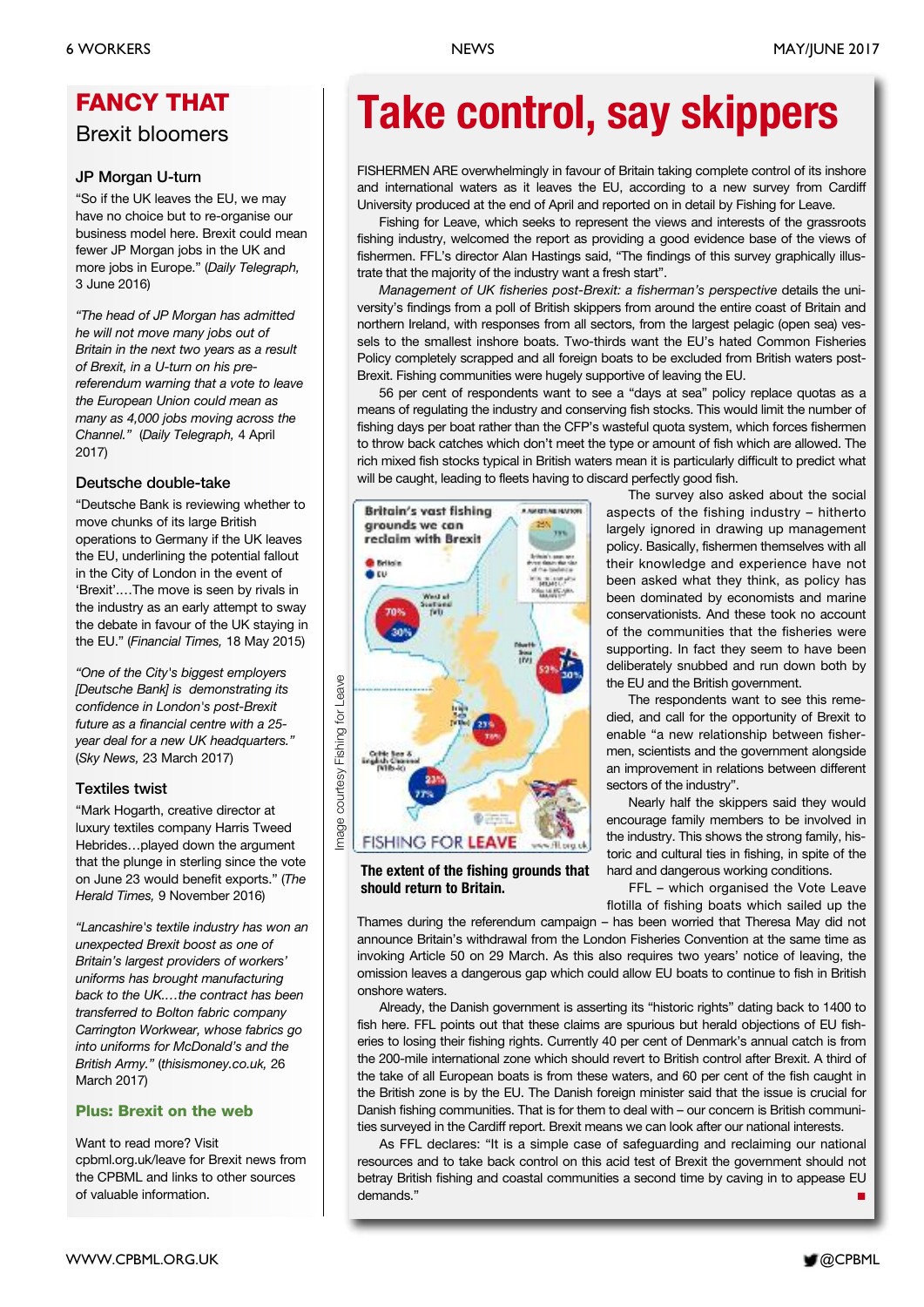### **Pay must take centre stage in the fight for the future of the NHS…**

# **NHS: get real over pay**

THE BRITISH PEOPLE are aware that successive governments mean the NHS no good, and allot additional funds to it against their will. Important though pressure from outside the service is, it is pressure from within that is decisive.

But pressure from workers within is most obvious by its absence. Most glaring is the absence of struggle over pay, almost as though the decline in pay levels has no effect on the NHS, and as though that decline is something over which health workers are powerless, an act of God almost.

This must stop. Pay has to take centre stage as the battleground on which the future of the service will be fought out.

The 2010 government on election that it would limit pay "rises" in the NHS to 1 per cent annually. This blatant assault on living standards was mutely accepted - an ominous sign, and one being enacted afresh whenever the Pay Review Body's "independent" findings are released. Guess what! It has now decided that 1 per cent is the right amount to "raise" the pay of health workers.

### **Toxic**

Two health unions (Unison and RCN) are consulting their members over this. But the truth is that those active in unions, and members themselves, know there will be no fight this year. They also know – though do not acknowledge – that in an increasingly toxic situation members are wondering what their union is for, and union activists are wondering why members are so supine.

Instead of tackling the root of the problem – government policy – members and unions are turning on each other.

A document\* last year from the London NHS Partnership, a body bringing together health unions in the capital with employers, illustrates the scale of the problem.

Between 2010 and 2015 pay in London's NHS went up by 3.8 per cent as transport costs (a 4-zone travel card) rose by 25 per cent, house prices by 37 per cent, and rents by more than 25 per cent.

House prices are now 11.1 times the



**Midwives marching for more pay, March 2014.**

average NHS salary, compared to 8.4 times five years ago. And rent in London equates to 66 per cent of nurses' pay.

So 21 per cent of NHS workers in London no longer live in the capital, with an average commute of 26 miles a day (up from 22 five years ago). This is set to rise to 30 miles a day in the next five years.

The result is 10,000 nursing vacancies in London, 17 per cent of all posts, predicted to rise to 25 per cent by 2020. Vacancies in other specialisms are also on the rise.

Bizarrely, employers in London appear more concerned about the decline of pay than do workers.

The historic decision for independence made by the British people on 23 June last year means we can train the health professionals we need, and not rely on those plun-

**'Bizarrely, employers in London appear more concerned about the decline in pay.'**

dered from countries who need them even more than we do. This means paying the proper rate rather than relying on workers from countries where the pay is lower and who therefore have lower expectations. The negative effect of this downward pressure has been greatly underestimated.

With wages going up less than inflation every NHS worker is several thousand pounds worse off – 12.3 per cent of earnings on average over the past seven years. Predictions for the RPI for the next four years vary between 3.1 and 3.6 per cent. The government is determined to limit pay "rises" in the NHS to 1 per cent a year, thereby further slashing true salary levels.

A campaign to have a real, not a pretend fight for pay in 2018 must begin now, in 2017. It may be in London, as so often before. Plans are being considered that could lead to local claims being lodged within the national NHS terms and conditions, thereby preserving national bargaining but fighting in a guerrilla, local way, inviting employers to settle, and take themselves out of the firing line.

This highlights employers' ability to pay, and the Alice-in-Wonderland financing system of the current NHS (see page 8). In the meantime, let's resolve that the fight for pay starts now. **■**

<sup>\*</sup>nhsemployers.org/~/media/Employers/ Publications/London-life-NHS-workersinfographic.pdf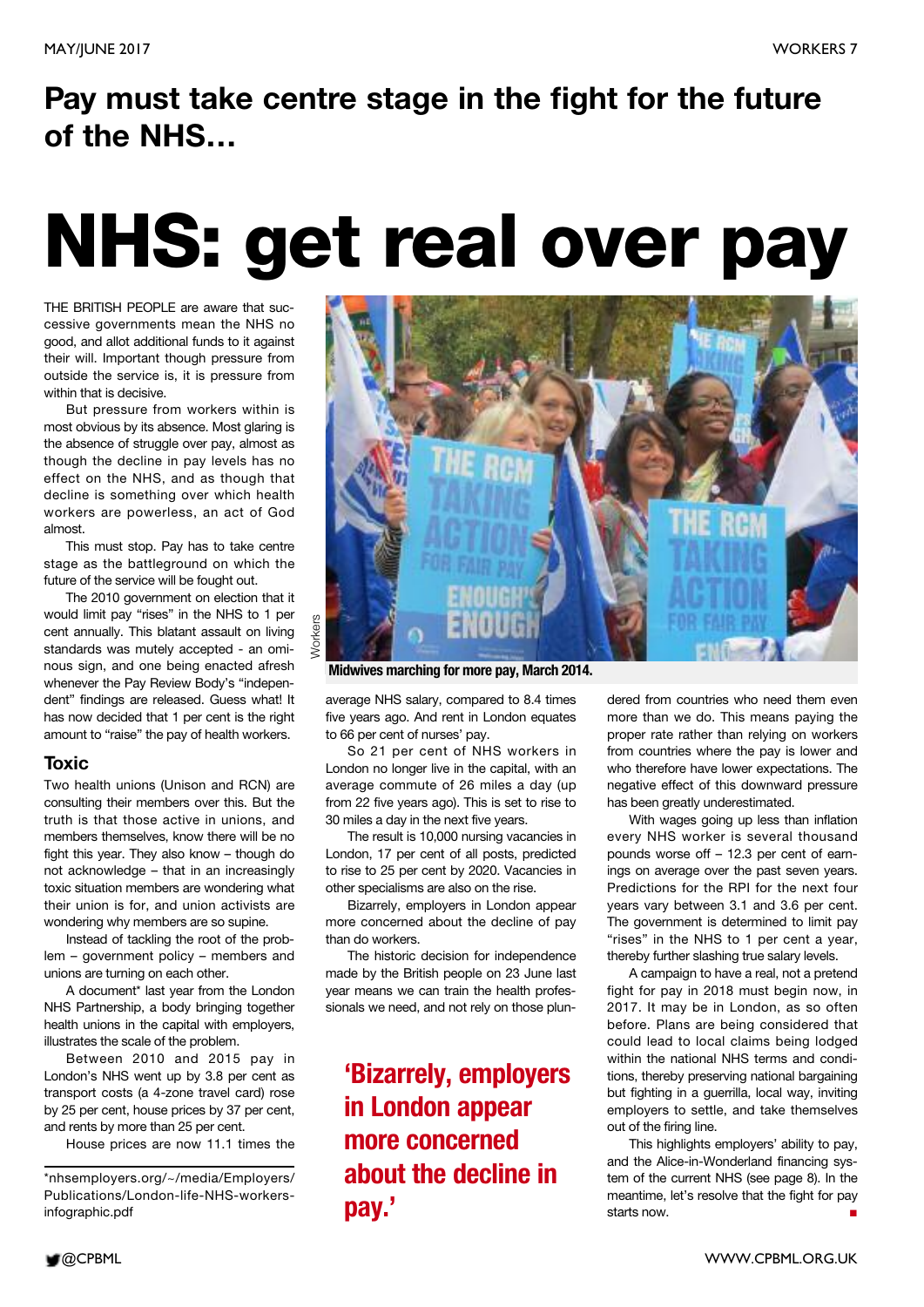**Do British workers really not want to work in the NHS? No train, then to live on the wages. And have been reluctant t**

# **So why are we relying o**

HOW MANY times have you heard it said that "Britain relies on health care staff from the EU"? But no one seems to ask "Why?" You can see why the government won't ask the question. The bigger puzzle is why workers are ignoring what is in front of their eyes.

In London in particular workers find it hard to afford housing, and staff often live a two-hour journey from their workplace. When this taken with the typical NHS 12-our shift, it makes for a 16-hour working day. Combining working in health care with family life becomes a major challenge.

Is there a shortage of applicants for NHS professional programmes to become doctors, nurses, physiotherapists, etc? No, there are typically more applicants than places available. In medicine applicants with three A grades at A level may not be successful in finding a place. So what on earth is going on?

### **Yo-Yo workforce planning**

Since the inception of the NHS workforce planning has been a problem and never under real professional control. The numbers in training has typically been a political issue. This is best illustrated by two recent decisions, one from the previous government under David Cameron and Nick Clegg, and the other a George Osborne Budget decision of November 2015.

The first is having an impact now. The other decision will coincide with our departure from the EU. Unless tackled it will provoke a crisis which will not be a result of leaving the EU but a result of our own home -made poor planning .

The Coalition government took a deci-

sion to reduce the number of nurse and allied health professional training places across the country in the two years to 2012. In practice, this meant a reduction of 20 per cent of nurse training places in London, for example. Likewise the Scottish Government – despite frequent assertions from the Scottish Nationalist Party of how much more they cared about the NHS – took very similar measures.

There was some limited opposition at the time from NHS unions, and the University College Union (UCU) annual conference passed a resolution condemning the "reduction in the number of places on Nursing, Midwifery and Allied Health professional degree programmes at a time of rising health need".

The UCU was particularly concerned because the cut led to widespread redundancy of health care lecturers. No one even knows exactly how many experienced healthcare lecturers were "lost" during this two-year period as no one – neither the NHS, nor the universities, nor trade unions counted the redundancies.

So the student intakes of 2011 and 2012 were reduced, and the full impact of this was felt as the smaller cohorts qualified in 2014 and 2015.

This is the period when the NHS really began to rely on EU nurses and therapists to plug the gap. A most unsatisfactory solution, because often these EU staff had a high turnover – they left when they realised how expensive housing was in places like London. Others live in very overcrowded conditions and some even "flip flop" which entails working opposite 12 hour shifts and



**Marching over bursaries, January 2016. First they c**

using the same bed.

The 2010 cut in training places was a cynical political move to "make savings" by allowing other European countries to pay to train staff and then entice them to Britain.

This move was facilitated by the EU Mutual Recognition of Professional Qualifications Directive (MRPQ) – see box below. Many NHS trusts conducted big recruitment drives in Spain and Portugal. Although these recruitment drives were

## **With the single market, why train at all?**

THE EU MUTUAL Recognition of Professional Qualifications Directive – or MRPQ – is a fundamental component of the Single Market. It allows professionals to have their qualifications, obtained in one member state, recognised in another. This allows them to be employed anywhere within the EU's single market irrespective of where they were trained .

The UK government's response to the

EU review of MRPQ was published in September 2011. And it's no accident that this coincided with the cut in funding to nursing and allied health training places.

"The modernization of the Professional Qualifications Directive comes at a crucial time in the economies of the EU," begins the opening paragraph of the response, before getting down to business:

"Decreasing public budgets and diffi-

cult economic circumstances cast new light on systems which originate from past decades, and create urgency to ensure that these systems do not hinder economic growth." No surprise, then, that it goes on: "We therefore welcome the review of the Recognition of Professional Qualifications Directive (2005/36/EC), as one of the European Commission's 12 levers to boost growth in the single market."

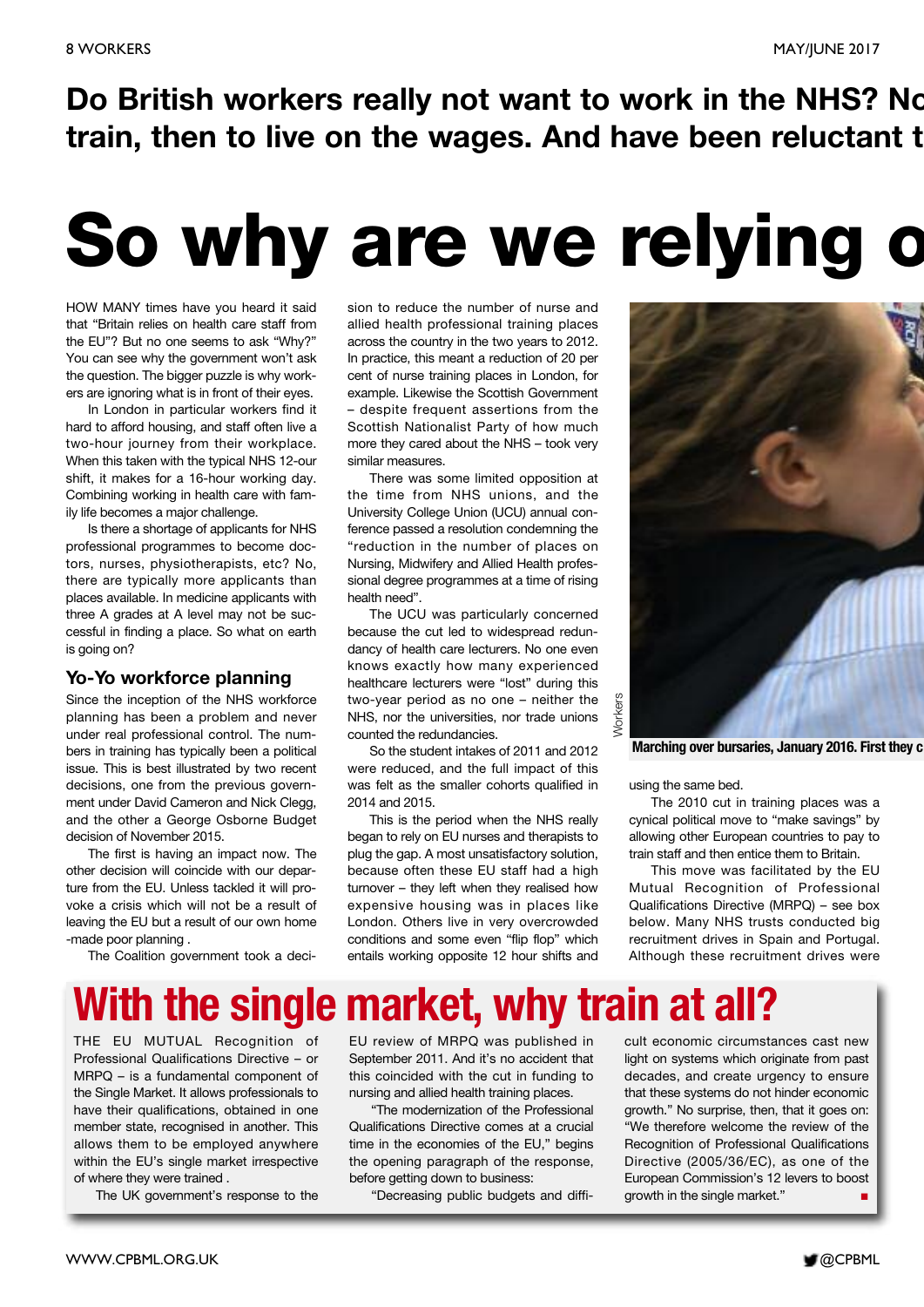### **o, they want to, but they struggle first to find the money to o fight for pay…**

# **on EU healthcare staff?**



**ut the degree places, then they imported EU nurses and therapists – then they stopped the bursaries.**

expensive and unethical, they did work out cheaper for the Treasury in the short term.

The other workforce decision which is currently "working its way through the system" is the abolition of bursaries and imposition of full tuition fees for nursing and allied health professional courses. From this coming September all students of these health care professions will be paying full student loans and finish with an average debt of over £50,000.

This decision was not made by the Department of Health. It was made by the Treasury as part of George Osborne's November 2015 budget. The same George Osborne now earns £650,000 for working four days a month for US firm Blackrock investments which – surprise, surprise – has taken over part of the student loan book.

The impact of decision to abolish bursaries and impose full tuition fees has been immediate. This February the university admissions service, UCAS, reported a 23 per cent fall in applications to nursing and midwifery courses at English universities.

If not addressed this fall will coincide

with the anticipated peak in numbers for the NHS workforce predicted for 2020.

### **What needs to be done?**

The good thing about understanding that our "dependence" on EU staff is politically induced is that it points the way to rectifying the situation.

Firstly we need to retain the staff we currently have! The question of pay is central (see article on NHS pay, page 7).

Secondly we need an emergency measure to address the dips in application to nursing and allied health care courses. Many applicants for September 2017 have been recruited on the basis of paying the student loan, and changes to this process midyear will be difficult.

But all NHS employers need to consider a recruitment and retention strategy which could include paying off the loan of those students who commit to working in the NHS after they qualify in 2020.

An announcement of this nature even at this stage of the recruitment cycle could see a rush of applications. It only needs one

**'Self-evidently the number of training places needs to be increased.'**

NHS trust to make the offer and the process could be under way. In the longer term the decision to make health care staff pay for their education on a loans basis must be reversed to make NHS careers attractive. After our decision to leave the EU it is a changed situation and all policy, including NHS workforce policy, can be revisited.

Thirdly and self-evidently the number of training places needs to be increased. This would prove to be far less expensive than some politicians might imagine if we addressed the question of pay and retention of staff. One experienced NHS practitioner can be as productive as two newly qualified staff, and newly qualified staff are far more likely to remain in the professions if they feel supported by an experienced team.

At the moment we have a very curious picture in relation to training places. One early decision of Theresa May's government was to expand UK medical school places from September 2018. The government plans to fund up to 1,500 additional student places through medical school each year.

But if this expansion goes hand in hand with a slump in nursing and allied health profession applications we would see a rise in one profession coinciding with a decline in others!

Every patient knows that modern healthcare entails smooth working of the whole multi-professional team. Recent announcements about training more doctors to conduct delicate surgery to remove the clots associated with stroke, for example, will need similarly skilled technical and nursing teams in operating departments.

So to answer the question of "why the reliance on EU Staff?, the problem is homemade – and fortunately there is are homemade solutions in the three steps outlined above. **■**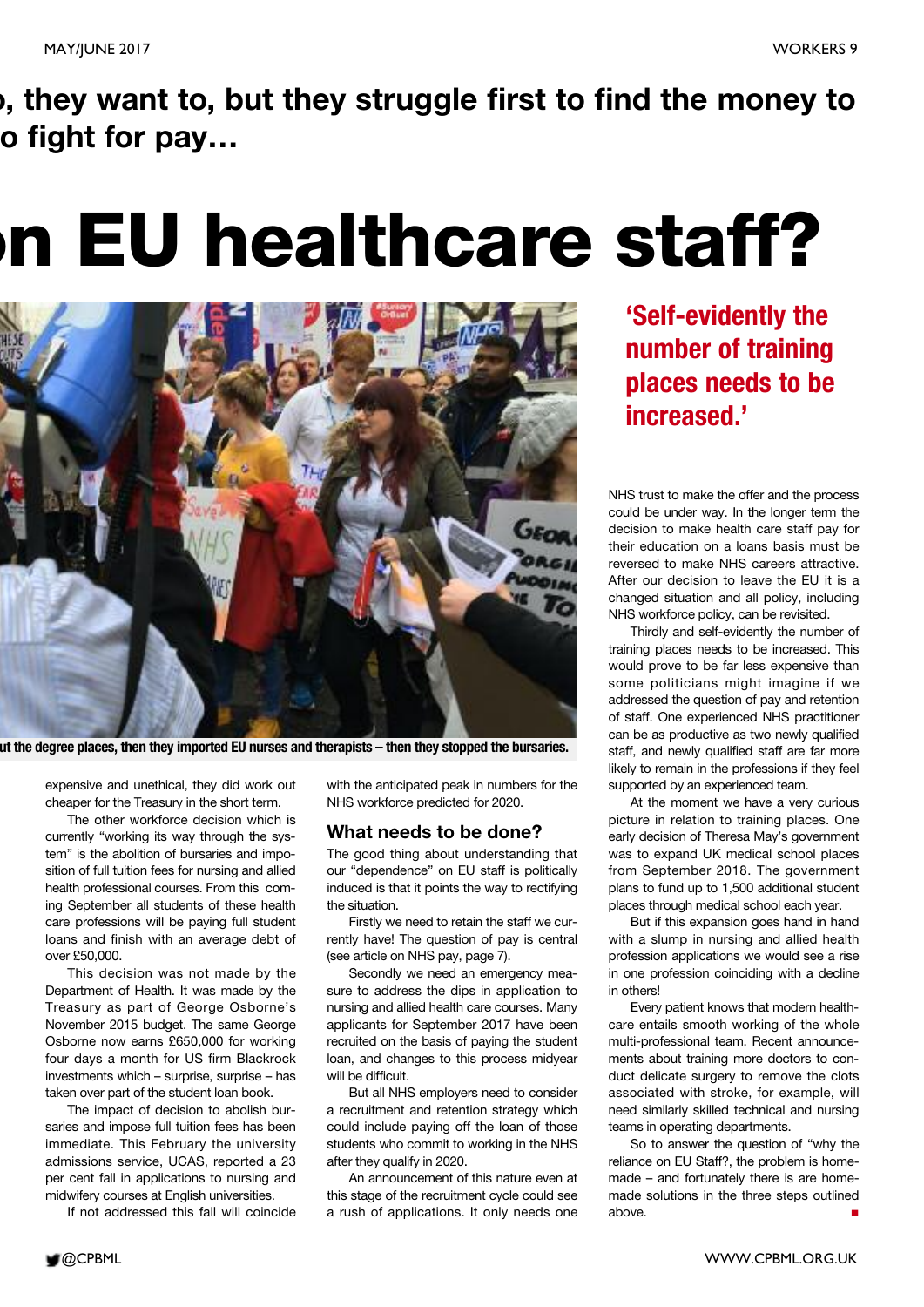**network in the way we decide, for the benefit of the people**

# **Rail: a test case for indep**



High-speed trains at the Gare du Nord in Paris. The EU wants to extend the dominance of foreign-built and owned trains - but Brexit will give us the opportunity to ensure that the trains and the track for Britain's new high-speed developments are sourced in Britain.

THE EUROPEAN Union currently stands in the way of reunifying Britain's railways and placing them back in British public ownership.

Brexit should let us do it. It will free Britain's railways from EU rules that underpin the requirement to separate train operations from the running of the infrastructure, and the requirement to break up and fragment rail networks as part of an agenda of "liberalisation" and privatisation.

But depending on the nature of the ultimate Brexit deal, it could also provide further and more immediate opportunities for ending the dominance in the provision of Britain's passenger train services by foreign, largely European state-owned companies.

Brexit should also save Britain from the EU's infamous Fourth Rail Package, approved in April 2016, which if implemented in Britain would impose even more privatisation and fragmentation on our railways. This should be the Brexit effect – but with the EU requiring the package to be

implemented by 2019, whether or not it is indeed implemented in full or in part will depend on the speed of Brexit and the final agreement to leave the EU.

The Fourth Rail Package includes requirements to amend interoperability and safety directives, and a regulation expanding the role of the EU Agency for Railways so that it can take over from national safety authorities the issuing of safety certification of railway companies. It will also monitor the work of national safety authorities and supervise the application of national rules.

### **Control**

The EU created the "TEN-T" plans for exerting strategic control over national transport networks including rail back in 2001. Linked to that and driven by the desire for much greater privatisation and competition across Europe, the EU Agency for Railways also drafted Technical Specifications for Interoperability (TSIs).

Long before last year's referendum vote

to leave the EU, Transport for London (TfL) argued for greater localisation of standards away from major strategic routes in order to reduce the cost of compliance with regulations and standards that are inappropriate to particular routes. It commented: "Unfortunately the Fourth Rail Package appears to move in the opposite direction".

Peter Hendy, when he was TfL Commissioner, successfully managed to resist these EU TSI rules when decisions were made about the building of the Crossrail tunnels under London. These would have otherwise required much larger tunnels and other infrastructure enhancements to allow bigger European-sized trains to be able to operate through them. He said he was "not anticipating many German freight trains through Tottenham Court Road and it would be a massive waste of money".

But Network Rail has been forced to enhance existing rail routes that Crossrail trains will use at either end of TfL's tunnels in line with the TSIs, at huge additional cost.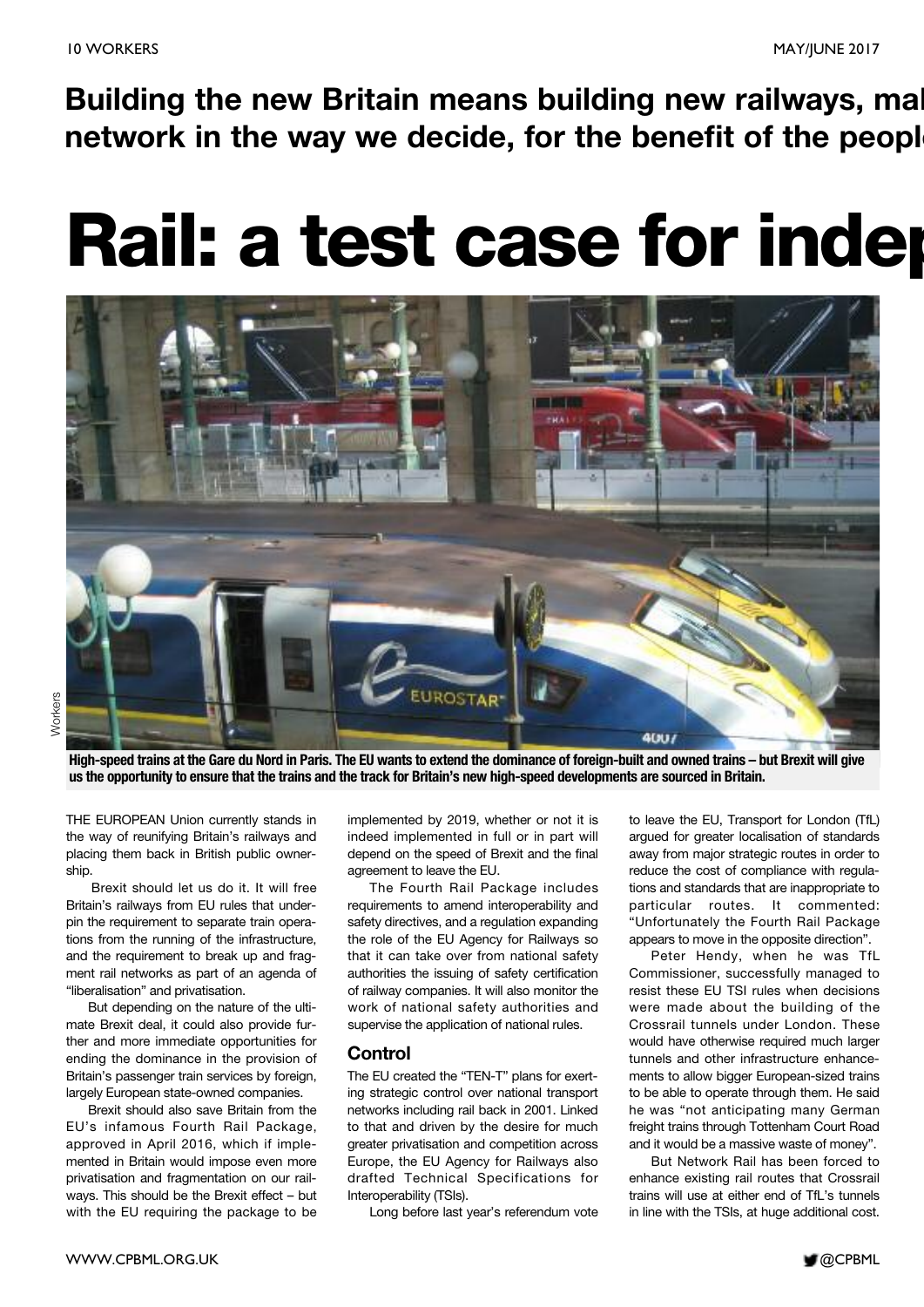### **king the equipment here in Britain, and running the rail e.**

# **pendence**

**'British railways were part of the coordination of standards with European railways long before the EU.'**

And this has applied to all its other enhancements. It is little wonder that the cost of electrifying the Great Western line from London to Bristol and South Wales has been so great.

Network Rail also recently built a new small platform at Doncaster station that is likely to be used by old "Pacer" and other trains for years from now, and is never going to see a train from Europe – but it was built to EU TSIs at massive additional cost.

So there are certainly huge savings to be made by ending this farcical and dogmatic application of mindless EU rules.

British railways have been part of the coordination of standards with European railways for many years, long before Britain joined the then Common Market, what is now the EU. Before the opening of the Channel Tunnel, rail vehicles were conveyed across the Channel by train ferries, and so had to be compatible with French, Belgian and other rail systems.

Britain will continue to trade with Europe and passenger and freight trains will continue to run through the Channel Tunnel, so coordination will continue. Britain's rail industry standards body RSSB has said that Britain should not lose a significant influence with other organisations developing rail standards. RSSB's involvement in these organisations is through the British Standards Institute, which has separate agreements with these bodies not dependent on EU membership.

Brexit means that Britain will no longer have to gain approval on key areas of safety management from the EU Agency for Railways. Many of Britain's rail industry senior managers seem to be keen to exploit

the freedoms from EU interference in safety matters that Brexit will provide. They see Britain's rail safety management systems as superior to those of Europe, and point to the much better safety record of Britain's railways as evidence for that.

Exploiting the favourable climate created by the EU, another European state-owned rail company, Italy's FS or Trenitalia, has now taken over a British passenger rail franchise. It has bought C2C, the company that runs trains from London to Southend.

### **Subsidising Rome**

The takeover highlights once again the fact that these foreign state companies see Britain as a milch cow, allowing them to make profits that they can then invest in their home railways. So Britain's taxpayers are now effectively subsidising rail service enhancements in Rome and Naples!

Not wishing to miss out, Spanish company RENFE has joined Virgin and Stagecoach to bid for the new West Coast main line franchise which will be initial operator of passenger trains on HS2.

Chinese company MTR, having already bagged the Crossrail franchise, has now joined with First Group to prise South West Trains from Stagecoach, and will take over in August. This winning bid has raised eyebrows as it commits the company to withdrawing from service 150 new train carriages after just two years, when some of those carriages are still being built!

It is apparently cheaper for the new fran-

chise holder to order new trains than operate the ones that have been ordered by the current operator. The discarded trains are unlikely to find use elsewhere – passengers in other parts of the country that travel on old trains that are not planned to be replaced anytime soon will rightly see this as a scandalous waste of public money.

These latest developments mean that foreign government-owned companies are now involved in running almost three-quarters of Britain's passenger franchises.

Britain voted to leave the EU in order to take control of our own affairs, including our railways. The ending of EU rules will save taxpayers money, and it will remove the barriers to reuniting train operations with rail infrastructure management under public ownership.

But we need to go way beyond that! Brexit must mean the immediate expulsion of mainly European state-owned operators that are nothing but parasites, sucking taxpayers' money away from Britain.

With the recent passing of the Act of Parliament authorising construction of HS2, we need to ensure that the huge amounts of steel that will be needed in the building of the new railway are made here in Britain. That must also apply to Crossrail 2, a new railway under London that must be authorised because it is desperately needed to keep the capital moving. And we must insist that the new HS2 trains, and the new trains for the existing network, are manufactured here in Britain.

# $M$  eet the Party

**The Communist Party of Britain Marxist-Leninist's series of London public meetings in Conway Hall, Red Lion Square, WC1R 4RL, continues with the Party's annual May Day Rally on 1 May with the title "Build the new Britain" (see notice, page 19). This year there are also CPBML May Day meetings in Glasgow and Leeds – see page 20 for details.**

**M those who want to take the discussion further. If you are As well as our regular public meetings we hold informal M discussions with interested workers and study sessions for interested we want to hear from you. Call us on 020 8801 9543 or send an email to info@cpbml.org.uk**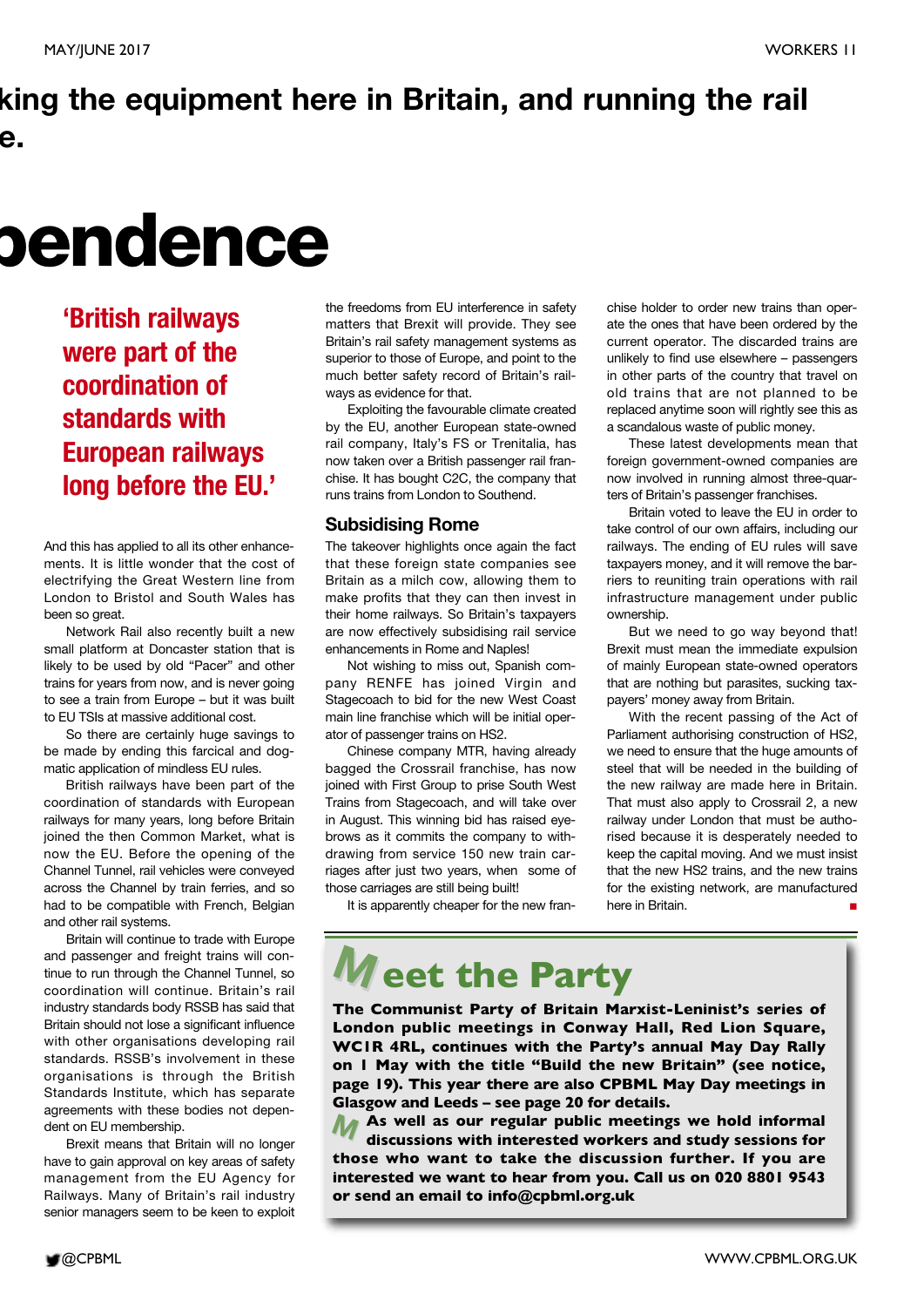### **Self-employment was a nice wheeze to falsify the real stat and created a £3.5+ billion black hole in Treasury planning**

# **Caught in the casual trap**

TO OVERCOME the 2007-8 banking crisis and subsequent unemployment, and to cut official government unemployment figures, the government created more opportunities for the false status of self-employment, encouraging its growth, which continues today. Self-employment now accounts for nearly 5 million workers, 15.1 per cent of the workforce in Britain.

Much self-employment is forced on people. Despite all the hype about the "gig" and the "Uber" economy, many selfemployed earn less than the minimum wage, work longer hours and are caught between the ever-changing definitions of worker, employee, self-employed and so on. The TUC has now added the category of "insecure" worker due to casualisation and zero-hours contracts. People talk about "precarious" employment, as if there's any other kind under capitalism.

### **Low wages**

The much-vaunted freedom of self-employment, zero-hours contracts and casualisation really hides staggering levels of low wages, low hours, uncertainty, insecurity for millions, and exhausted workers – as our indepth investigation into couriers shows (see page 14).

Legal challenges on whether selfemployed employees are really workers are gaining traction in employment tribunals. While this does not present a collective resolution to employment issues, it at least means the self-employed can now earn the statutory minimum wage and take holidays, as well as maternity and paternity leave – if of course they can afford such respite from the very nature of their self-employment.

The attempt to regulate taxi companies such as Uber in London by insisting drivers pass written English examinations is a step forward. Unfortunately it reflects the fact that we have to hide behind obscure legislative approaches rather than workers' rights based on trade union organisation.

The Greater London Assembly Economy Committee issued a statement in February examining workers' rights after Britain's exit from the EU. While reluctantly accepting that British workers' rights predated the so-called benefits of EU workers' rights, it only calls for legislative protection



of workers. Nowhere in the document does it call for trade union organisation, collective protection or trade union recognition.

It may be a clever wheeze to introduce a written English test to prevent the tens of thousands of Uber drivers roaming the streets of London, but it sidesteps Uber's attack on the unionised Black Cab drivers – members of Unite, RMT and the Licensed Taxi Drivers' Association – which it has done in cahoots with government policy.

Likewise it sidesteps the discussion that needs to be had about why a written English

**'The supply of agency workers is now shown as a monstrous tax evasion scheme.'**

examination is required – perhaps because migration, especially of illegal migrants, is so essential to the Uber model?

Why all the furore about the government raising national insurance and tax on the self-employed? It has very little to do with the pious opposition bleating about u-turns of policy. What is more likely is that HMRC recognises that the illegal black economy of the so-called self-employed is creating a £3.5+ billion black hole in the Treasury's financial planning.

The HMRC estimates that 30 per cent of self-employed businesses understate or falsify their tax returns, which implies that the black hole is greater even than was thought.

Similarly the supply of agency workers, another lauded "workers' right" handed down by the EU and applauded by the trade unions as a beacon of equity and fairness, is now being shown for what it is: a monstrous tax evasion scheme. Workers are routinely registered with agencies that in turn are registered in the Channel Islands, the Isle of Man and so on. These agencies provide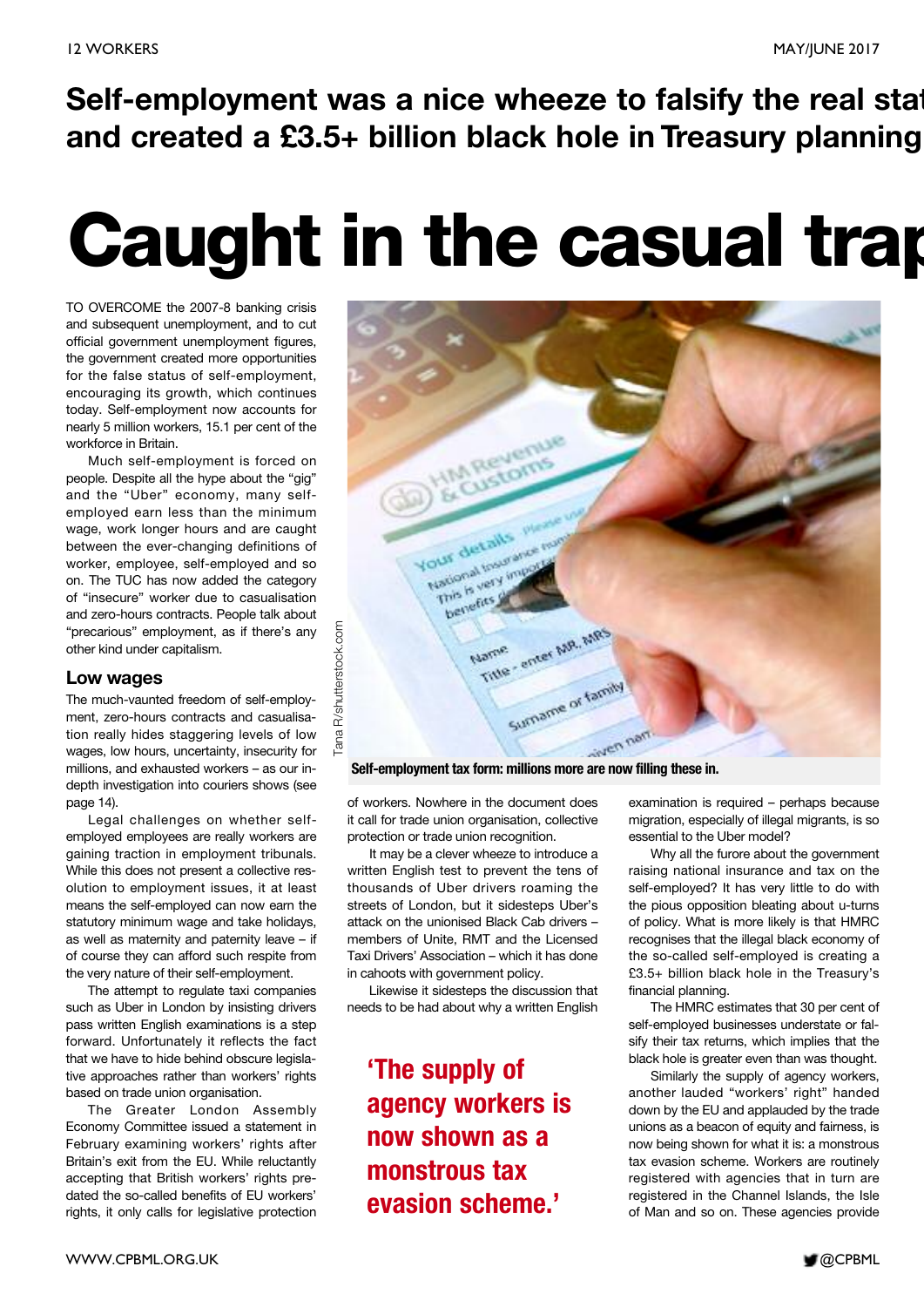**p**

### **te of full-time employment. But it's spiralled out of control . But it's workers who suffer the most…**

significant tranches of "self-employed" social workers, teachers, nurses and other staff – who are really employed in permanent posts that are only masquerading as temporary employment.

These agency workers are about to be hit with HMRC regulations which will change their tax status. The permanent posts covered by temporary employment will be exposed alongside the huge staff shortages hidden in critical areas of public services.

And what of the "insecure" worker? Traditionally restaurant and catering (pub) staff have fitted into this category, which now contains over 259,000 of these workers, a rise of 128 per cent since 2011. Education workers in the same category now number around 82,000, up 42 per cent, together with 66,000 social care staff up 133 per cent, all in the same period. Added to this are the 5 million self-employed.

### **No rights**

These insecure workers have no control over their wages or wage fluctuation as they are not permanently and regularly employed and have no employment rights or stability. The TUC estimates that 3 million workers fall into the insecure category.

No area of employment is free of insecure workers – arts and entertainment, personal services (hairdressing, beauty salon, fitness instructors), scientific and technical (photography and translation), domestic staff, film and video, transport workers (taxi drivers, lorry drivers, couriers), building services, manufacturing (shoes, luxury goods, clothing, textiles), social care, hotels, security, travel. The list goes on.

Last year, the government set up the Taylor Review to report on work in the 21st century. Like the Factory Commission reports of the 19th century and similar industrialists' philanthropic reports over the decades (see Lord Leverhulme's scathing analysis of the low-wage, long-hour economy from the 1910-20 period), we return to the basic contradictions of capitalism: hours worked, wages paid, profits produced.

Simple class divisions will always out. There are those who work and those who exploit, no matter how often capitalism is rebranded or repackaged.

# **Gagged and bound: the fine print of a casual contract**

TO UNDERSTAND the challenges casual or zero hours workers face, look at these extracts from the standard casual worker contract issued by ISS Mediclean/ISS Facility Services, the world's largest outsourcing company, at Queen Elizabeth Hospital Trust, Woolwich, London.

The company states:

*1. Your work will be on a casual basis as and when required….*

*2. The Company is not obliged to offer you work, at any time or in any capacity.*

*3. You agree that your legal status when carrying out work for the Company… .is that of a casual worker. By agreeing to the terms of the letter you agree that you will not be, nor will you become, an employee of the Company.*

*4. You will be offered assignments to any role….you may be assigned to any of its departments….*

*5. ….you will be remunerated at the prevailing hourly rate….you will be paid only for the hours you have actually worked….*

*6. Any assignment may be terminated by the Company supplying you with two hours notice of termination.*

*7. The Company has no obligation to provide you with work….*

*8. …not to divulge any information to any third party concerning your work, patients and / or clients….*

*9. As you are a worker, you are entitled to a pro-rated equivalent of a full time worker's paid holiday (24 days for a full time worker)…under the Working Time Regulations 1998. Your stated entitlement is inclusive of public holidays.*

*10. As you have no normal working hours, a week's entitlement for the purpose of calculating your entitlement to paid holidays will be determined by taking your average number of hours worked per week in the thirteen week period prior to your* *taking any holiday.*

*11. You will not be entitled to carry over unused holidays….*

*12. You have no entitlement to any contractual sick pay."*

A worker under EU and UK employment law has limited if very few employment rights compared with an employee who has contractual and statutory rights.

Casualisation of work robs the worker of employment continuity and stability. It reduces every hour paid to the minimum.

There's no overtime, travel time, or enhanced rates. Every hour is a negotiation, and workers are robbed of holidays – casuals by definition will struggle to complete 13 consecutive weeks of employment

Casual workers are also robbed of sick pay other than statutory sick pay. And they are gagged from revealing malpractice by the company.

ISS deny employing zero hours casual workers. Such workers ISS define as expressing their 'freedom' to enjoy a worklife balance which suits their personal circumstances. Any casual worker stepping out of line is refused employment. Cynical casual workers describe themselves as 'the enforced self-employed'.

The numbers of workers employed on zero hours contacts rose to just below 1,000,000 at the end of 2016, nearly 25 per cent up on 2015. It is not only the high profile Sports Direct, Uber and social care scandals we should be looking at ,but also the penetration of the same practices into hospitals, nursing homes, as well as higher education institutes' catering, security, cleaning, portering, delivery and services, to name just a few.

In 2016 New Zealand outlawed zerohours contracts. Britain should follow this small country and abolish the re-emerged 19th-century tyranny of casualisation. **■**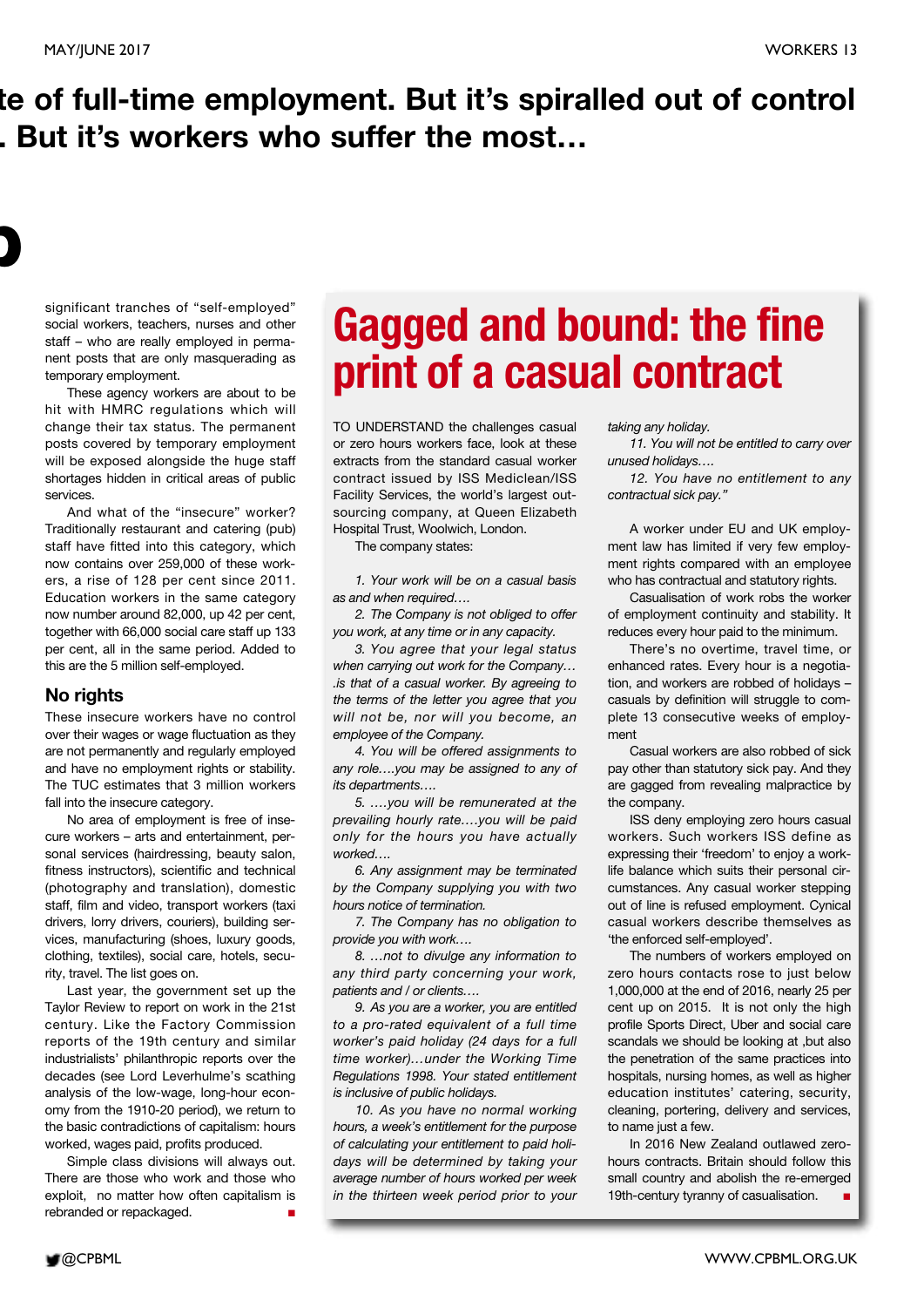**While the online shopping giants get spectacularly rich, th contracts and long hours for minimal pay.** *Workers* **has bee**

# **The hidden price of onli**



It could be anywhere in Europe (this depot is in the Czech Republic): shipping containers outside an Amazon depot. But at what price?

MOST OF US are not strangers to shopping online, in fact as of last year the majority of us (51 per cent) do most of our shopping online – this is according to an annual survey carried out by ComScore. Yet many of us do so without even thinking about the working conditions of those whose job it is to ensure we receive our online purchases.

The UK's largest delivery giant is Hermes Group. It has recently hit the headlines as it has emerged that some staff are not paid even the minimum wage. Hermes Group indirectly employs around 10,000 couriers in Britain alone – not bad for a German-based company. These couriers deliver to our homes 200 million parcels every year for well known companies such as Next Directory, eBay, ASOS, John Lewis and Topshop.

Yet its 10,000 couriers in Britain are not technically employed by the giant. They are in fact self-employed.

Hermes Group has depots based all over the UK, with each one covering an area divided into what's known as a 'round'.

Rounds are within the area that the depot covers, with each one allocated to a courier. Every morning the couriers have to go to the depot to collect their parcels for the day for the round they cover. This takes them on average an hour and a half every morning.

Although paid their wages by Hermes Group they have to declare their own tax. The couriers use their own vehicles and pay their own parking and petrol. Of course they are able to "claim" this back when completing their annual tax returns but they have to have the money upfront. Given that the couriers are paid an average of 55p to 65p per parcel, financing their work upfront can cause them financial strain.

#### **No guarantees**

In some cases couriers have managed to negotiate 75p per parcel if they have what they class as a difficult round – one with no parking, where the likelihood of getting a parking ticket is quite high. There is of course couriers are not guarantee to receive a worthwhile number of parcels each day. It

can be anything between 30 and 100, depending on the area or round.

It takes a courier, assuming a troublefree round with no parking issues, customers at home etc, approximately 20 minutes to deliver 5 parcels. At the end of the working day they are unable to take undelivered parcels back to the depots as they are closed, so they have to store them in their own homes until the next morning.

Hermes Group managers argue that a courier can deliver 100 parcels in 3 hours and at 55p per parcel – that's £18 per hour. But they conveniently don't deduct the cost of petrol or parking and they also don't take into account that most areas where couriers work have little or no parking.

Some couriers report they have to pay to park in a local shopping centre and then carry on foot as many parcels as they can manage. This might mean a 15-minute walk and several trips before the deliveries are completed. The management also don't take into account the hour-and-a-half needed every morning to sort through the parcels.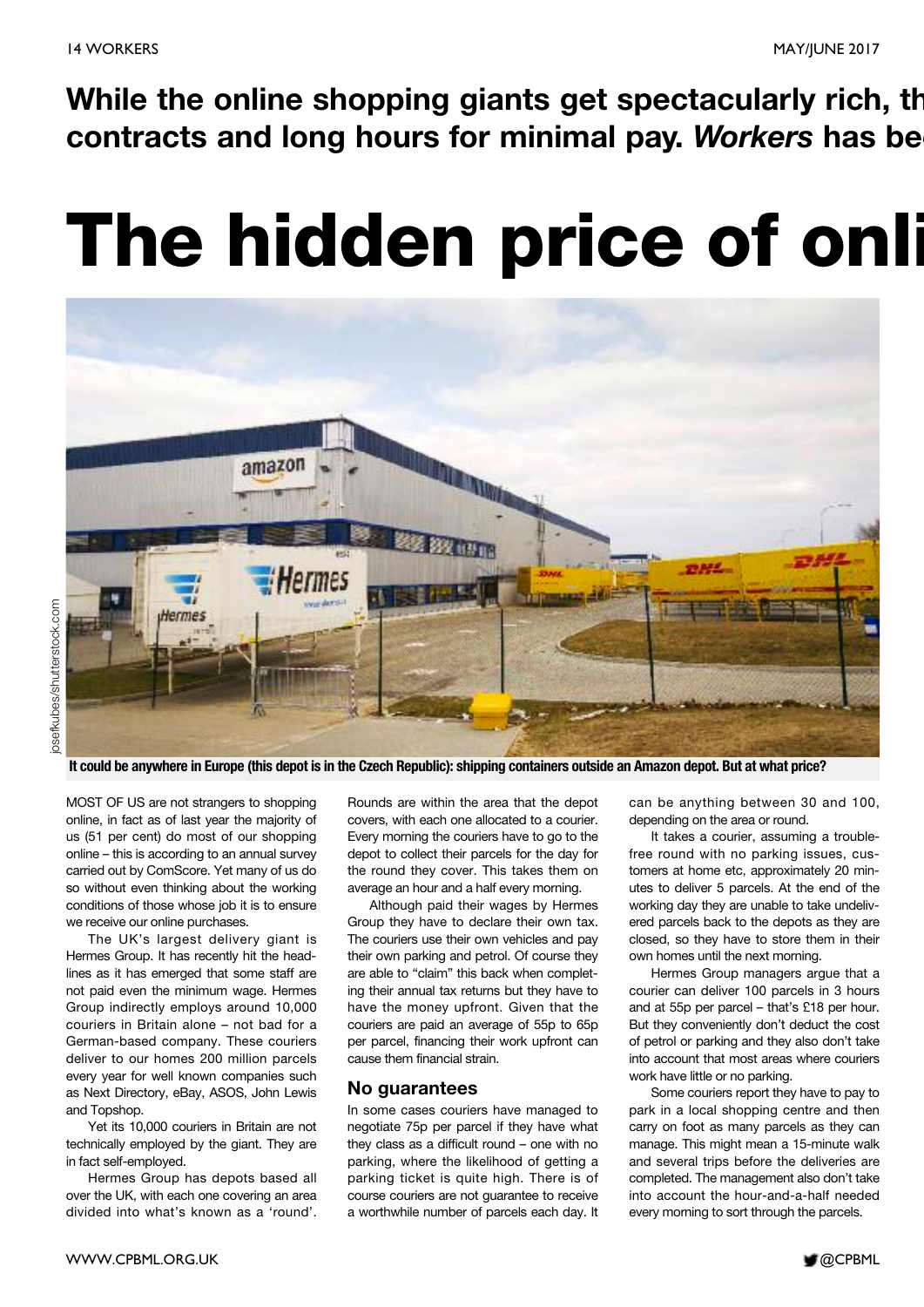### **he workers who deliver to your home face zero hours en investigating the hidden world of the couriers…**

# **ine shopping**

As the 10,000 couriers are selfemployed they are entitled to zero annual leave and zero sick pay. They are expected to work from Monday to Saturday each week, and every other Sunday. Most depots expect couriers to work Bank Holidays for no extra pay.

Only in depots where couriers have stuck together and refused to do this have Bank Holidays been classified as non working days. If staff wish to have a day off or are sick or want to take a holiday they are responsible for getting another courier to cover their round. If they fail to do so rounds are given to someone else and they then become unemployed.

Couriers based in an East London depot told *Workers* that while pay is an issue they are more concerned that they are not able to take leave of any kind.

One woman said that her 7-year-old daughter was struck down with norovirus and unable to attend school. With no friends or family to help she contacted the depot manager to explain that she had to take the day off but would do double the work the following day. She was told that wasn't acceptable: she would need to bring her daughter to work – or her round would be given to someone else permanently.

In another case in the same depot a courier who has worked for Hermes Group for 9 years with never a day off attended the birth of her granddaughter – only to return to work to find her round had been given away. Then a week later she was contacted and asked to come back because they hadn't been able to find anyone else to take on the round permanently.

It's not just Hermes Group that treats its staff badly. Other well known delivery giants are in on it too. DPD, also German-based, ships around 2 million parcels a day for the same kind of companies served by Hermes Group. It supplies some workers with company vehicles – but staff are expected to pay £500 per month to hire them. Some staff at DPD are employed and others selfemployed, as with Hermes couriers.

### **No time for breaks**

DPD staff are expected to work 5 days a week with weekends optional. Sounds good? Well, the hours are Monday to Friday 8am till 8pm, with most drivers unable to find the time to take breaks during the day. A driver based in an Essex depot reported that he has to walk around delivering parcels during what should be his break in order to finish the deliveries, and this isn't a one-off : it's an everyday occurrence.

If the "self-employed" DPD staff want a day off they, like Hermes Group staff are expected to find their own cover. For each day they can't do this they are fined £150. DPD also make all staff attend compulsory training, for which they charge them £25.

We live in an era where apparently we should be grateful for having a job. It seems that job security and decent working condi-

**'If the "selfemployed" staff want a day off, they are expected to find their own cover.'**

tions have become a luxury. A report into Hermes Group, published in September 2016 and led by Labour MP Frank Field, found that staff are illegally classed as selfemployed. The campaign against Hermes Group is being led by the GMB union, following an investigation by the *Guardian*.

The possible legal proceedings come after a similar claim was brought successfully against app-based taxi company Uber. Employment judges ruled that self-employed drivers should be classed as workers and therefore have the right to the national living wage, paid holiday and sick pay. Uber is appealing. The Hermes case is understood to be at an early stage and a claim has yet to be formally lodged with the tribunal.

At the end of March the GMB launched legal proceedings against delivery firm UK Express, which is used by Amazon. In the same week, Amazon founder Jeff Bezos became the world's second richest man after the company's shares rose. **■**



### **CPBML/Workers Public Meeting, London Thursday 1 June, 7.30 pm "For an independent and self-reliant Britain"**

**Brockway Room, Conway Hall, 25 Red Lion Square, London WC1R 4RL**

Since Article 50 was invoked it is even clearer that there are only two possible outcomes. Britain must strike out for self-reliance, real independence, real sovereignty, or be dragged back into the EU's coercive rule. What does this mean for us? Come and discuss. All welcome.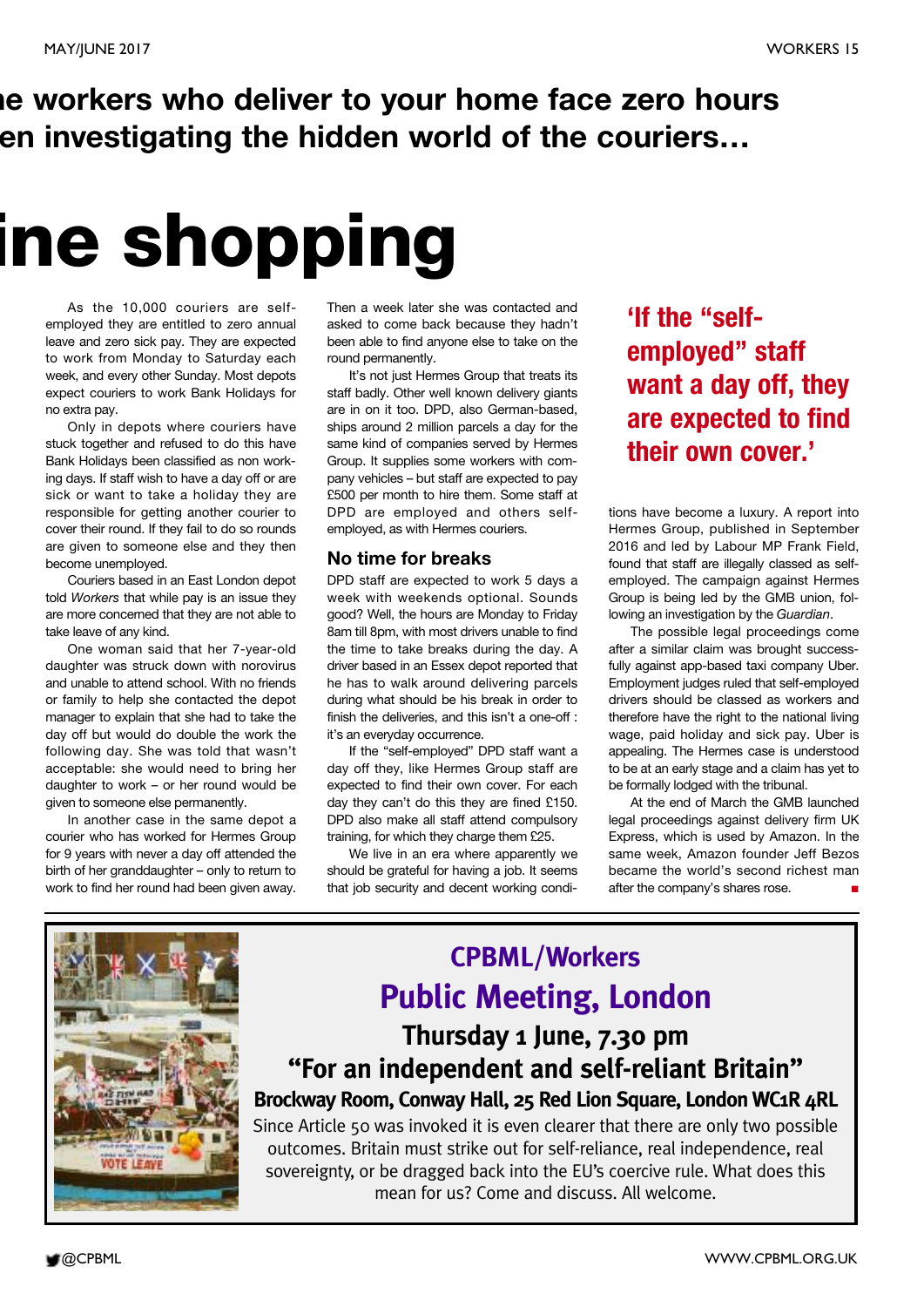**Internal devolution divides the people of Britain. Like mem unless we act. The current undemocratic engineering goin**

# **For an undivided Britain**

PROPONENTS OF devolution within Britain and surrender of sovereignty to the EU tend to go hand in hand. Tony Blair infamously said "We are the insurgents now", referring to the cohort of "remainers", striving to overturn the decision of the British people to leave the EU. One of the people he signed up as part of his campaign to save Britain from itself was soon to be ex-Conservative MP George Osborne.

This was no coincidence. As Chancellor, Osborne was a key architect of plans to fragment and divide Britain. He was also, of course, a leading advocate for the EU. He acts in the interests of big business, large corporations and the filthy rich.

A divided Britain is less likely to restrict their quest to maximise profit at the expense of people. Blair and Osborne make natural bedfellows. Each is contemptuous of ordinary people. Each champions "the market" and "free trade". Both have been ruthless in imposing what they deem to be best – whether the rest of us want it or not.

The people of Greater Manchester did not ask for devolution. Nor have the people of other regions and cities been demanding "self-rule" and the inevitable extra tiers of politicians. When given the opportunity, people in England have voted against devolution. In 2010 Conservative MP Eric Pickles said, "We should recognise that the case for elected regional government was over-

**'All 2.8 million residents of Greater Manchester were invited to say whether they agreed or disagreed. A grand total of 169 individuals chose to respond.'**



**Salford Quays, Greater Manchester, home of the "Media City". Manchester doesn't need dev**

whelmingly rejected by the people in the 2004 North East Referendum." (He was abolishing Regional Development Agencies at the time.)

Devolution was imposed on Greater Manchester. There was no vote, no referendum, no consultation, no parliamentary debate or other form of democratic scrutiny. Osborne held secret discussions with local politicians and then announced devolution as a fait accompli. Even the Parliamentary Select Committee for Communities and Local Government has expressed concerns about the manner in which devolution has been imposed.

"We have been struck by the lack of discussion and consultation with the public in areas which have proposed, negotiated and agreed devolution deals ... For devolution to take root and fulfil its aims, it needs to involve and engage the people it is designed to benefit. There has been a consistent and significant lack of public consultation,

engagement and communication at all stages of the deal-making process."

Parliament did pass an act last year rubber stamping deals already made about creating Combined Authorities (the cosy name for this carve up) – including Sheffield, West Yorkshire and Cornwall, and making it easier for others to follow suit. There were fine words about "transparency", but no way for voters to resist these deals. There was no effective challenge or opposition to the new law and certainly no billionaire rushed forward to fund an appeal to the High Court!

### **Embarrassed**

Perhaps because local politicians were finally embarrassed about the undemocratic nature of devolution, Greater Manchester Combined Authority (created for the purposes of devolution) carried out an on-line consultation on DevoManc between March and May 2016. This was late in the day, to say the least. They'd already agreed to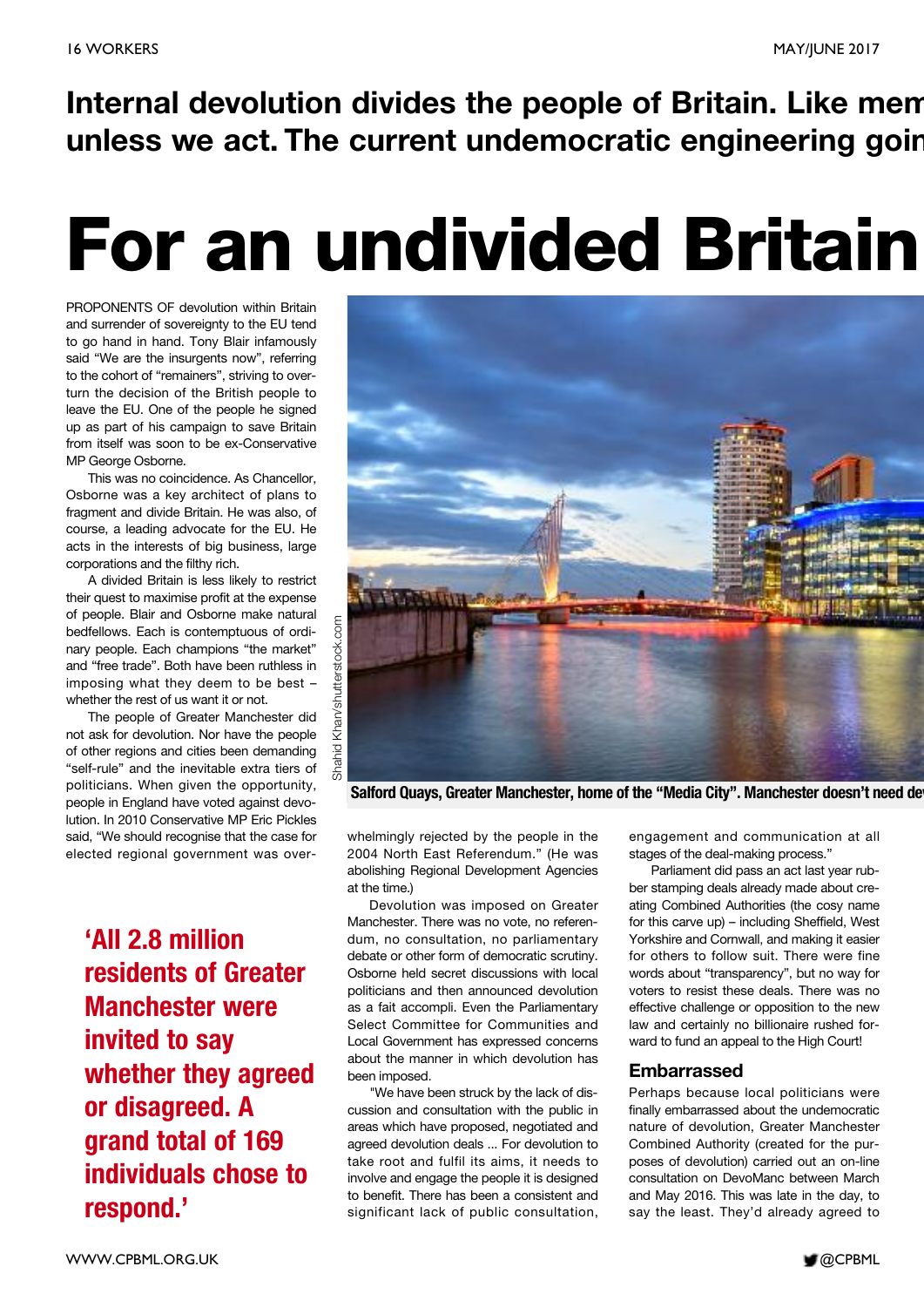### **mbership of the European Union it will poison our future ng on in Manchester shows why it needs to be fought…**



**volution, and the people never asked for more tiers of politicians.**

devolution and in April 2016 £6 billion of health and social care funding was devolved to the GMCA.

Nevertheless, all 2.8 million residents of Greater Manchester were invited to say whether they agreed or disagreed with the devolution of powers from central to local government. A grand total of 169 individuals chose to respond. Many people are either baffled by the whole thing or dismiss it as a con trick. "We'll be told we have to do more for less" is a common response.

Greater Manchester is made up of 10 local authorities or councils – Bolton, Bury, Manchester, Oldham, Rochdale, Salford, Stockport, Tameside, Trafford and Wigan. As with elsewhere in Britain, each council has had funding severely reduced; devolution does not change this.

For example, Bury's central government funding has been cut by around 40 per cent since 2010, £65 million in the last six years. In December 2016 the leader of Bury

Council said, "We estimate that Bury Council will have to make cuts of £32 million over the next three years in order to set a legal, balanced, and sustainable budget."

His statement concluded, without explaining how the GMCA would bring benefits, "Devolution presents a significant opportunity, with considerable powers and responsibilities devolved to the Greater Manchester region through an elected mayor. Bury Council plays an active role in all GM-wide activity, and the combined capacity of Greater Manchester will be critical to delivering efficiencies for councils and partner organisations. We will look to take advantage of the best that Greater Manchester devolution has to offer as it develops, while ensuring that Bury retains its local character."

It is little surprise that people are cynical about devolution. Yet it rolls on and with it the increased dismantling of Britain and of our ability to provide a national system of health care and other public services. It also paves the way for large private companies to further cherry pick the services from which they can profit.

Devolution isn't going to go away of its own accord. The number of devolution proposals is growing. Local politicians for the most part have adopted a "me too" attitude, not wanting to be left out. And it's not just England – one group in Scotland is now calling for Holyrood's powers to be further devolved!

The election of a new mayor for Greater Manchester takes place in May 2017. Responsibility has already been devolved to the GMCA for a huge sweep of services: health and social care; transport; police and fire services; housing and planning; business and investment; skills and employment; energy and the environment.

### **Take responsibility**

So what do we do? For a start the workers of Britain need to take responsibility and to challenge the future that devolution will bring. Otherwise our country will be reshaped in the image of Blair and Osborne.

The Royal College of Nursing is determined to take responsibility for the area in which they work. They have accepted that DevoManc is happening and are calling on nurses to get involved in all opportunities thrown up by DevoManc to redesign health and social care services.

There is progress. The People's Plan (peoplesplangm.org.uk), a loose organisation of individuals and groups concerned about the lack of democracy involved in the democratic process, is calling on Greater Manchester residents to get involved in the debate about what we want for the region.

We need a united and independent Britain – not a disintegrated country where we squabble among each other for resources.

There are allies within and outside of Greater Manchester. Some of them may be surprising. Theresa May has spoken of a broader "proper" industrial strategy, nationwide, rather than a regional focus solely on the north. And the green paper on industrial strategy published in January was the first positive step on that topic from government for many years.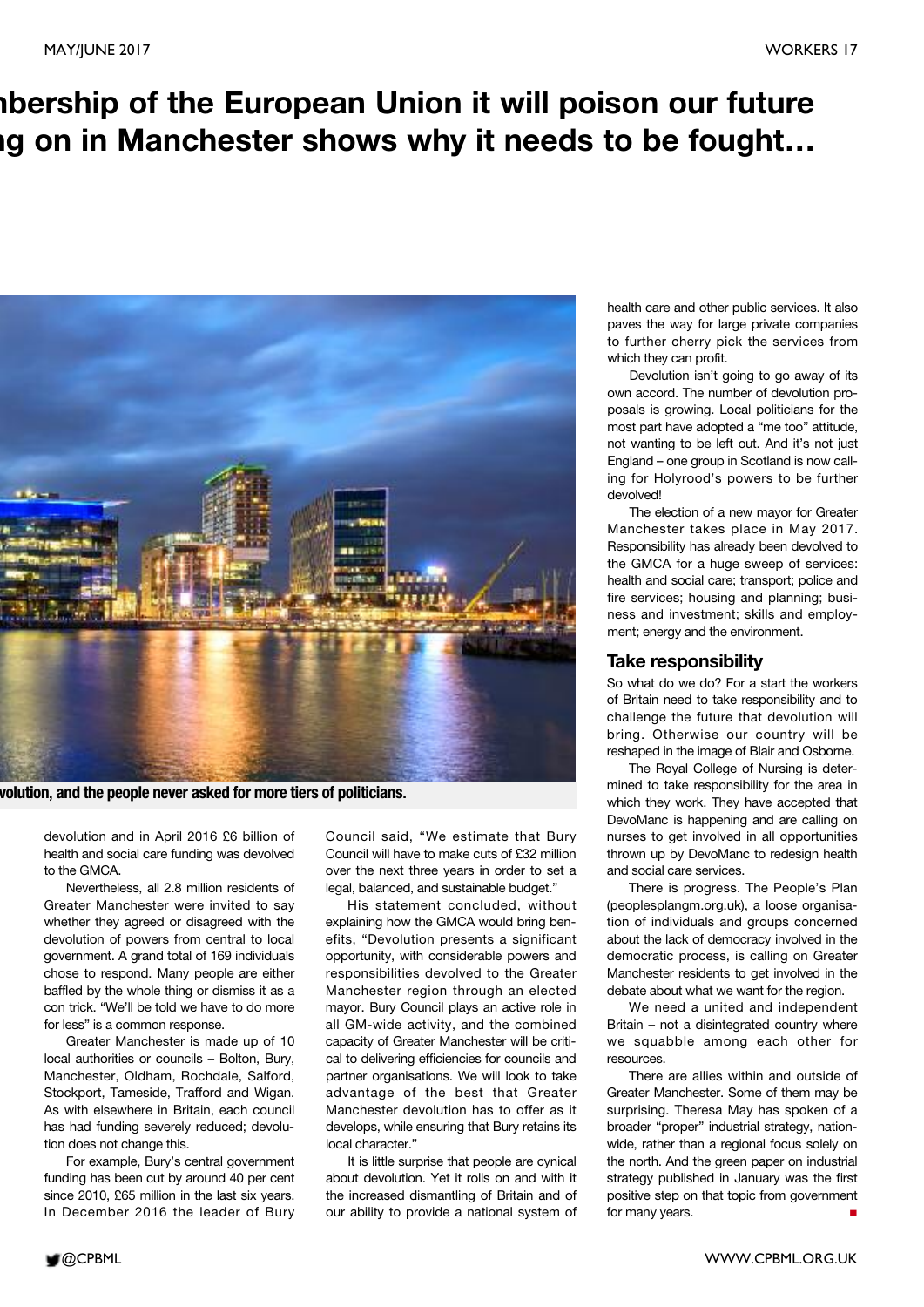### **Across large parts of Britain houses and flats are not even being built to be homes – just investments…**

# **Housing isn't working**

HOUSING IN BRITAIN is broken. It has come to be regarded as property for investment, from which huge profits can be made by taking advantage of the acute rise in demand for it in some of our biggest cities. Even some workers have become involved, buying property instead of fighting for a pension. Speculative investment by British and overseas buyers, along with uncontrolled migration, has driven up prices so high that most workers cannot afford to rent or buy a home in several of our big cities.

But housing is extremely important for the quality of life, health, and even survival. It must be restored to its proper use, not as an investment but as a place to live, to raise a family, and relax after a day's work. We must have enough space in our housing for individuals to live in harmony without overcrowding, clean air to breathe around it, space for children to play, schools, health centres, and green places to take recreation.

London is already badly overcrowded, polluted and lacking sufficient amenities like health services. Every year it's getting worse. Yet every scrap of land is being eyed up by

developers, especially every green scrap, Local authorities are allowing the hated tower blocks to rise again, except this time much closer to each other, and with smaller units. Often made with cheap materials, they provide few amenities for families with children. In Barnet (NW London) a large office block is being converted into 254 flats with less than the national minimum standard of 37 square metres, some as little as 16 square metres.

### **City 'luxury'**

In central parts of several big cities the developers build luxury living spaces for sale to overseas investors, blighting the landscape with empty towers. (See box on Manchester, below.) Central and local governments if in doubt go for development, even on marshland, because developers offer them a deal they can't refuse and claim they will provide "needed" housing. In fact the flats are just sold off to the highest bidder, often advertised overseas.

Meanwhile houses lie empty in the north of England, Scotland, Wales and also in the

# **Manchester: flats, flats, flats**



**Beetham Tower, Manchester. A two-bedroom flat is on sale for £495,000.**

MANCHESTER IS now top of the table for growth in house prices, having increased by 8.8 per cent in the year ending February. Portsmouth came next at 8.1 per cent, followed by Bristol at 8 per cent, Glasgow at 7.7 per cent and Birmingham at 7.4 per cent.

A recent development in central Manchester, at Number One Cambridge Street, has 282 flats, and 93.9 per cent of them have been bought by overseas buyers, mostly from Asia and the Middle East. 18 nationalities are represented, and only two of the homes have British occupants.

Most of the foreign-owned flats are empty. This has happened despite the promise by CS Development to aim for owner-occupiers and renters as well as investors. They now simply say they cannot be sure who the end buyers will be. Well, that's the free unregulated market in housing for you! **■**

**'There are at least as many empty homes as homeless people.'**

Midlands and southwest England in places where people would like to live, staying where their roots are, but there are few jobs. Many are falling to ruin, others disproportionally house old people, while the young leave for London and the Southeast, or a few other big cities, to find work.

And in rural areas, developers are still looking to take farming land and chunks of forest, woods and moors to build houses rather than use brown field sites, which are more expensive to clear and prepare for new buildings.

Where there is opposition to this relentless urbanisation, the mantra of "social housing" is used, though no one is quite sure what that means. It's almost as if the policy were designed to keep young people from moving into the towns.

There are at least as many empty homes as there are homeless people, so we should make more rational use of what we have. Shelter says that in 2017 there are 279,000 long-term privately owned empty homes in England, and last year it estimated there were 250,000 homeless people.

There are 34,000 long-term private sector empty homes in Scotland. The Scottish Empty Homes Partnership aims to get these empty homes back into use – yet progress is very slow, since there is no connection with employment opportunities.

### **Powerless**

There are also many buildings such as hotels, pubs and shops, particularly in the small towns, which local councils seem powerless to compulsorily purchase from destructive property owners who let good buildings lie empty and go to rack and ruin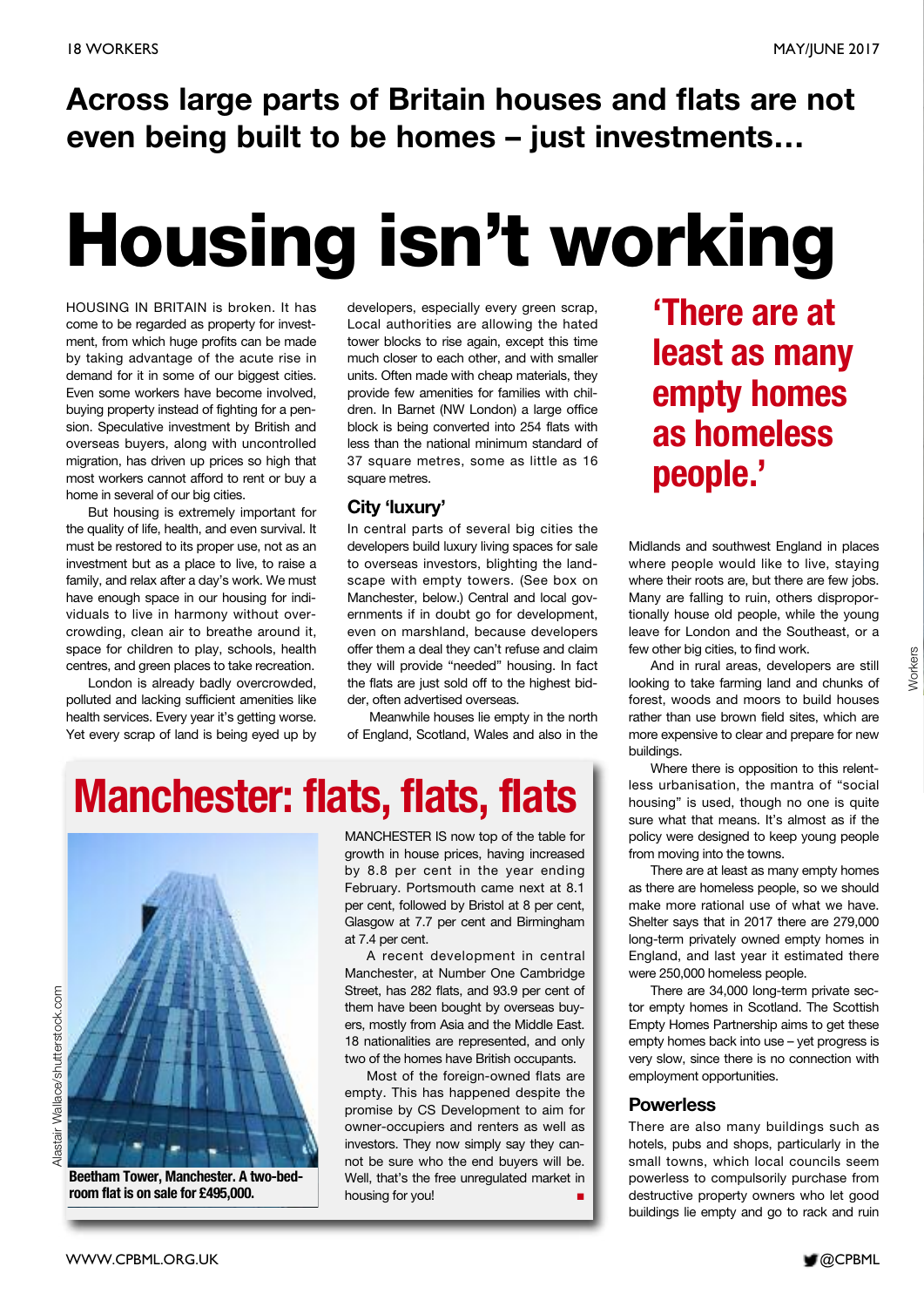

New housing in Tottenham Hale, London. Prices start at £249,995 for a one-bedroom studio flat. A two-bedroom flat is rented for £1,625 a month but it would be grim for children, with only a tiny playground surrounded by concrete. This development, over a brown field site, is now planned to extend over Tottenham Marshes. Haringey Council rejected the plan to build up to 505 homes there including a 21-storey tower, over concerns that it would be too tall and adversely impact green belt land. London Mayor Sadiq Khan has intervened and plans to push through the development in **some form upon the marshland.**

until they become health and safety hazards. This should be treated as a criminal offence.

Young people brought up in the big cities are unable to pay the housing costs, so they have to move out, facing a long expensive commute. Those who need and want to move from one part of the country to another cannot because of the monstrous disparity in house prices and rents between different areas. Free movement of capital within Britain, both by developers and employers, has created a great divide between the Southeast and the other regions of the country, and between the biggest cities and the rest.

Any solution to the housing crisis and overcrowding in the cities must involve planning and regulation of the entire economy in the interests of workers. We need to bring jobs to the rest of the country so that workers can live there and invest in the existing and new housing stock. We must reconnect London and Southeast England with the rest

of the country, take down the Great Wall of expensive housing.

### **Brexit opportunity**

This will take time, but Brexit gives us an opportunity to refocus, to look at what we as workers need and how we can get there. Brexit will also help the housing situation as fewer workers from elsewhere will be crammed into a small country – and we won't be leaving swathes of other countries denuded of their populations and of their skilled workers. Good for everyone, then.

Urgent action is also needed, but not action that further degrades the environment in the cities and in rural areas.

Clearly the control of our borders is the first and most urgent requirement. Secondly, rich foreigners must not be allowed to continue buying up London and other big cities. Those who have already bought must be encouraged to sell by taxing unoccupied housing. Let them rent, as in other European

cities. Prices should start to fall when unlimited migration from the EU stops and overseas buyers are excluded from the market.

Most workers in large cities cannot now afford to pay the greatly inflated prices. We need more low-cost housing for rent. This usually has to be financed and managed by local councils and housing associations.

But crowded high-rise developments, and those on green spaces, have to be fought and prevented. Conversion of workplaces into housing is another problem area. It is profitable, but we need local workplaces as well as housing. Workplaces should not be priced out of the market, and planning law should be used to protect them.

It is right to strip tax breaks from buy-tolet landlords, who snap up the cheapest property and often do not maintain it. "Right to Buy" at a discount decreases the number of affordable homes for rent, profiting those

*Continued on page 20*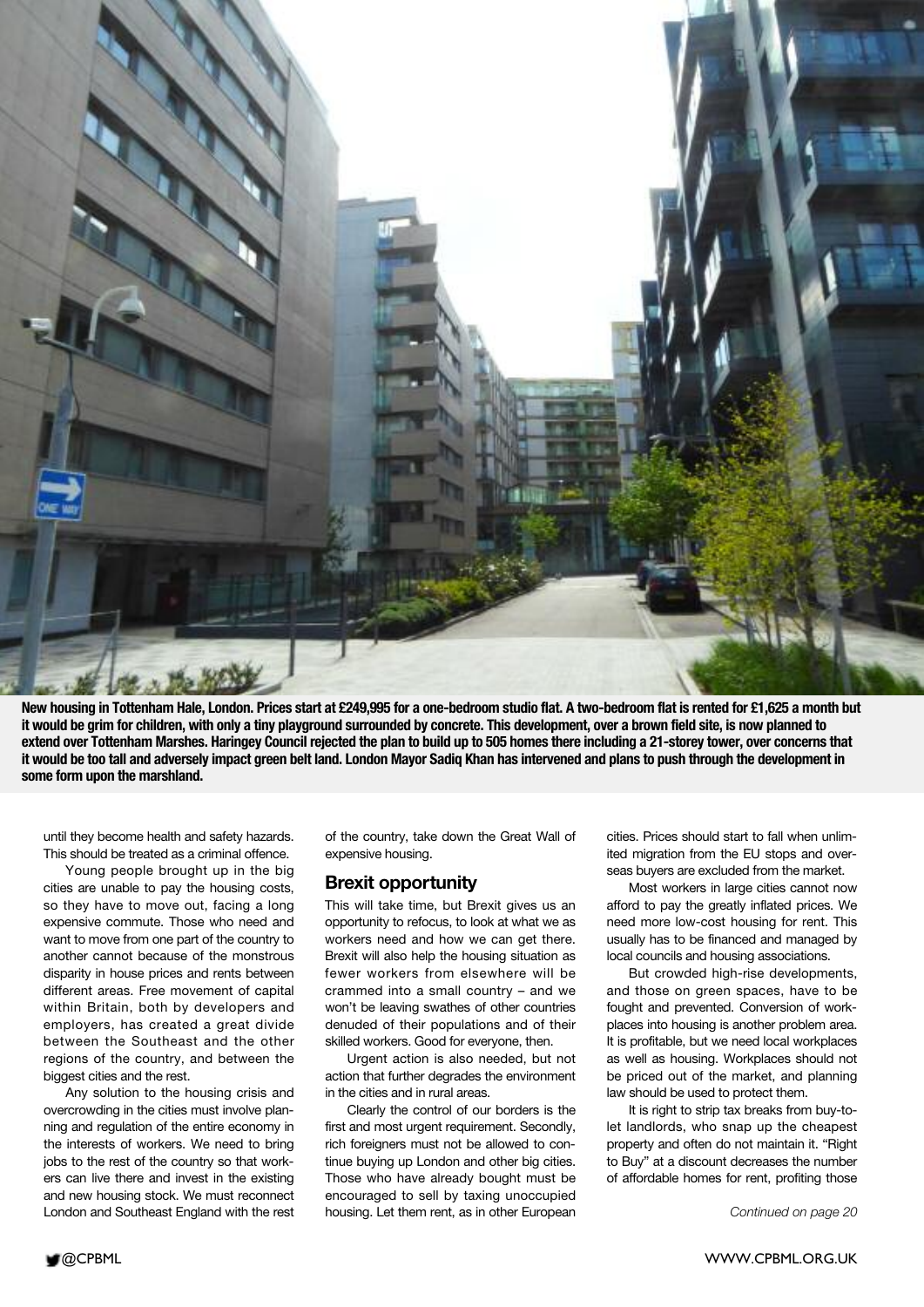*Continued from page 19*

who re-sell to make a profit. "Help to buy" is public subsidy feeding price inflation.

The political parties have created this mess and have no long-term solutions, only the short-term fix of building more densely and quickly in the already-congested areas where demand is highest.

These fixes concentrate those who are the very poorest and most dependent on benefits in the rental housing that local authorities control, condemning it to rapid degradation.And all the time, housing benefit subsidises huge rents from the public purse, encouraging greedy landlords.

### **Vested interests**

There are huge and powerful vested interests who will oppose any attempt to break up the regime that is lining their pockets. The banks are and have been lending money for overinflated mortgages, and borrowers fear being caught in negative equity. There are the buy-to-let landlords, the developers, and those who see their property as their pension.

So many have been gambling that the property bubble will continue growing. In fact it is unsustainable. London and other big cities will become so ugly, foul, filthy and

### **'Big cities will become so ugly, foul and overcrowded that no one will pay the ridiculous prices asked for.'**

overcrowded that no one will be willing to pay the ridiculous prices asked for housing there, whether rented or owned.

It doesn't have to be this way. Regulation of housing and rent controls would be a good start towards tackling problems. Having won the chance to change our country by voting for Brexit, we should start discussing with our fellow workers how to renovate the good housing we have outside the biggest cities and create the necessary opportunities for employment there so it could be used.

Good housing should be considered part of a necessary infrastructure for

employment. Inevitably this would need state intervention. But what kind? We don't want to return to postwar policies for housing such as New Towns and demolition of older houses to make way for tower blocks. Nor should employers be given grants to set up factories in areas outside the Southeast, free later to take the money and run.

#### **Ideas**

We have to get involved and not leave it to politicians. In every industry and sector of the economy workers and employers should be able to come up with better ideas. Trade unions should get involved in housing issues, and demand more pay to cover the high cost of housing in cities. That would bring employers to consider relocating to areas where their workers could live more cheaply (and comfortably).

With new ways of working some people have been able to do it – mostly as individuals, but some forming "cottage industries". Why not whole enterprises? Existing enterprises in the uncrowded areas could work out what they need to thrive and grow there, demand better infrastructure including better housing for their workforces. This would be so much better than continuing to overdevelop London and other big cities at the expense of the rest of the country.

**and discussion Monday 1 May, 7pm, Garnethill Room, Renfield Conference Centre, 260 Bath**

**LEEDS**

**Speakers and discussion Monday 1 May, 1pm Pullman Room, Golden Lion Hotel, Lower Briggate, Leeds LS1 4AE**

**Speakers, music**

**Street, Glasgow G2 4JP**

**LONDON**

**Speakers, social, and refreshments Monday 1 May, 7.30 Conway Hall Red Lion Square London WC1R 4RL** **Communist Party of Britain Marxist-Leninist**

# **BUILD THE NEW BRITAIN GLASGOW MAY DAY MEETINGS 2017**

**You are cordially invited to join us to celebrate May Day. We have meetings in Glasgow, Leeds and London.**

**The referendum decision changes everything. We are taking back the levers of power from Brussels, and hold our future in our own hands. We are a country rich in natural resources and above all rich in intellect. A new era is dawning for Britain. We must grasp it and make sure it serves the interests of an independent country and progress for workers.**

**No one else can tell us what is good for us. Take control!**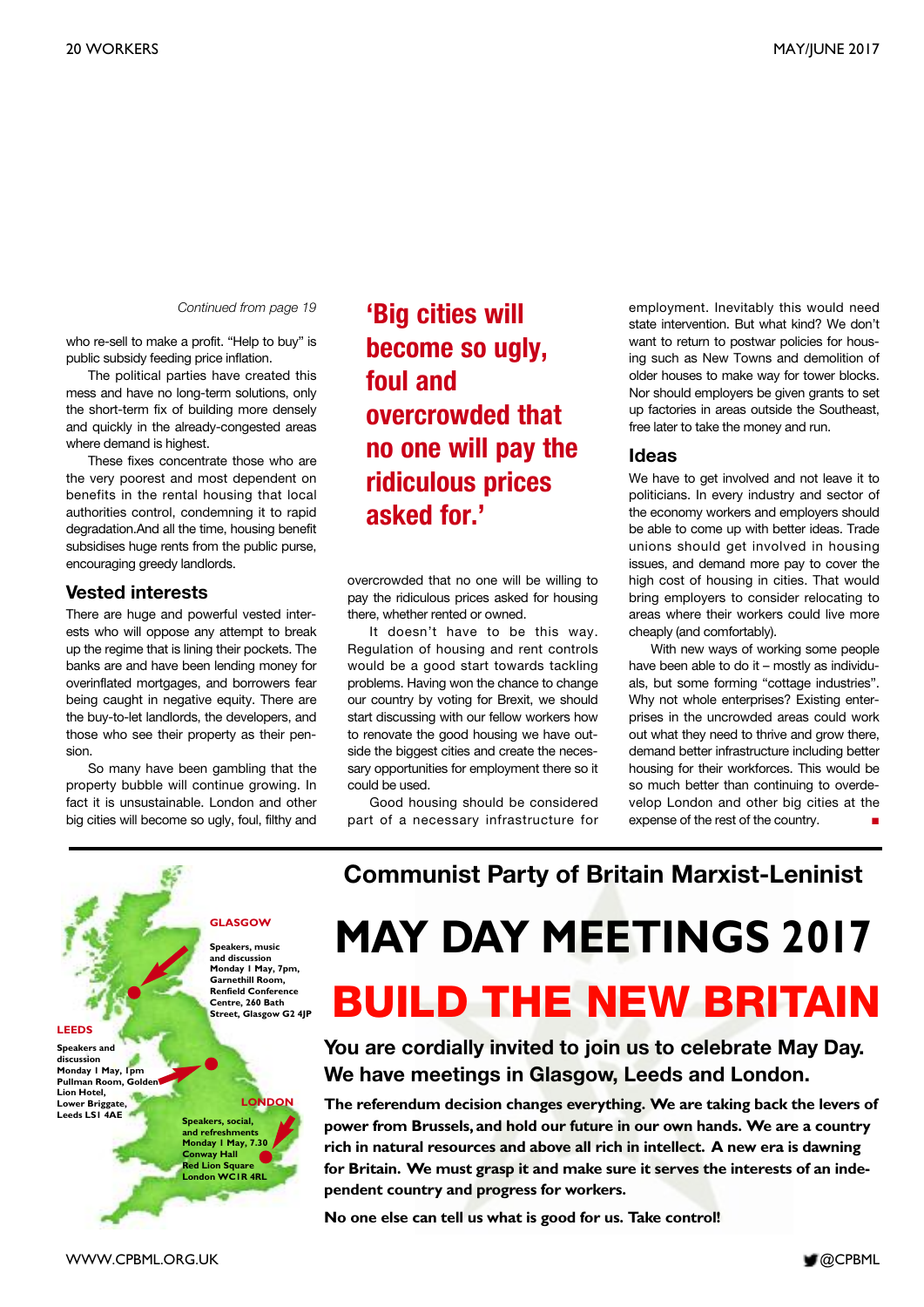### **As negotiations on Brexit begin, a new pamphlet cuts through the hard/soft waffle that dominates the media…**

# **Keep it clean**



*Clean Brexit***, by Liam Halligan and Gerard Lyons, 52 pages, Policy Exchange, 16 January 2017, downloadable for free from policyexchange.org.uk.**

THIS SHORT pamphlet explains some of the ways Britain can make a success of our newly achieved independence. Forget hard, forget soft, they say: just make it clean.

"There is much talk of 'Hard Brexit' versus 'Soft Brexit'. These labels do little to clarify the issues involved - and may be misleading," the authors write. "The terms 'Clean Brexit' and 'Messy Brexit' are more accurate and, in our view, the Government should declare now that it prefers a Clean Brexit."

**'Under a "Clean Brexit" we quickly regain control of EU contributions, legal jurisdiction and border controls.'**

The pamphlet's authors may not be household names, but they are heavyweights in their field. Liam Halligan has held research posts at the IMF and the LSE, been Political Correspondent of the *Financial Times*, and Economics Correspondent of Channel Four News. Gerard Lyons is a financial markets expert with 27 years' experience in the City. He was also Chief Economic Adviser to then-London mayor Boris Johnson.

### **Commercial sense**

It is not true, the writers argue, that we must have a string of trade deals in place before the Article 50 window closes or our trade will collapse. Businesses trade across borders because it makes commercial sense.

Trade deals can help keep barriers as low as possible but most trade in the world, not least that between the three biggest blocs – the US, EU and China – is conducted outside free trade agreements.

Halligan and Lyons state that tariffs under WTO rules with "Most-Favoured Nation" status are relatively low and falling. Trade under WTO rules, outside the EU or other free trade agreements, applies to over half our current trade. This is the fastest-growing part of our trade and is in surplus.

Countries including China, Japan, Australia and the US all have access to EU member countries' markets by meeting EU regulatory standards for specific goods. That does not force the citizens of those countries to accept EU-derived laws and regulations, make annual contributions or accept free movement of labour.

On the other hand, the pamphlet makes clear, negotiating access to either the Single Market or the Customs Union would involve compromises over both sovereignty and migration.

Even if such a deal could be reached, it would then need to be agreed by every one of the 27 EU governments, by every one of their parliaments, by a number of other regional legislatures and by the European Parliament. That would be a long, long road into a complete dead-end.

### **Control**

Under a "Clean Brexit" the authors argue, we leave the Single Market and Customs Union. We quickly regain control of EU contributions, legal jurisdiction and border controls.

We voted against open borders between Britain and the EU. We should control migration, which has suppressed wages in many areas and put pressure on public services and housing. Migration adds to benefit costs and deters firms from investing in their staff.

The authors also provide convincing evidence to counter some of the hysteria coming from universities. Outside the EU we can continue to collaborate in science, they show.

The Unesco science report *Towards 2030* notes that countries with systems of managed immigration, like Canada and Australia, recruit a higher percentage of overseas researchers than we do within the EU. We could still contribute to the European Research Council and be involved in Horizon 2020, whose slogan is "open to the world". And by leaving the EU we will escape the EU's precautionary approach, which inhibits innovation.

This thoroughly researched and referenced pamphlet is well worth reading by anyone with an interest in Brexit – all the more so as it is downloadable for free.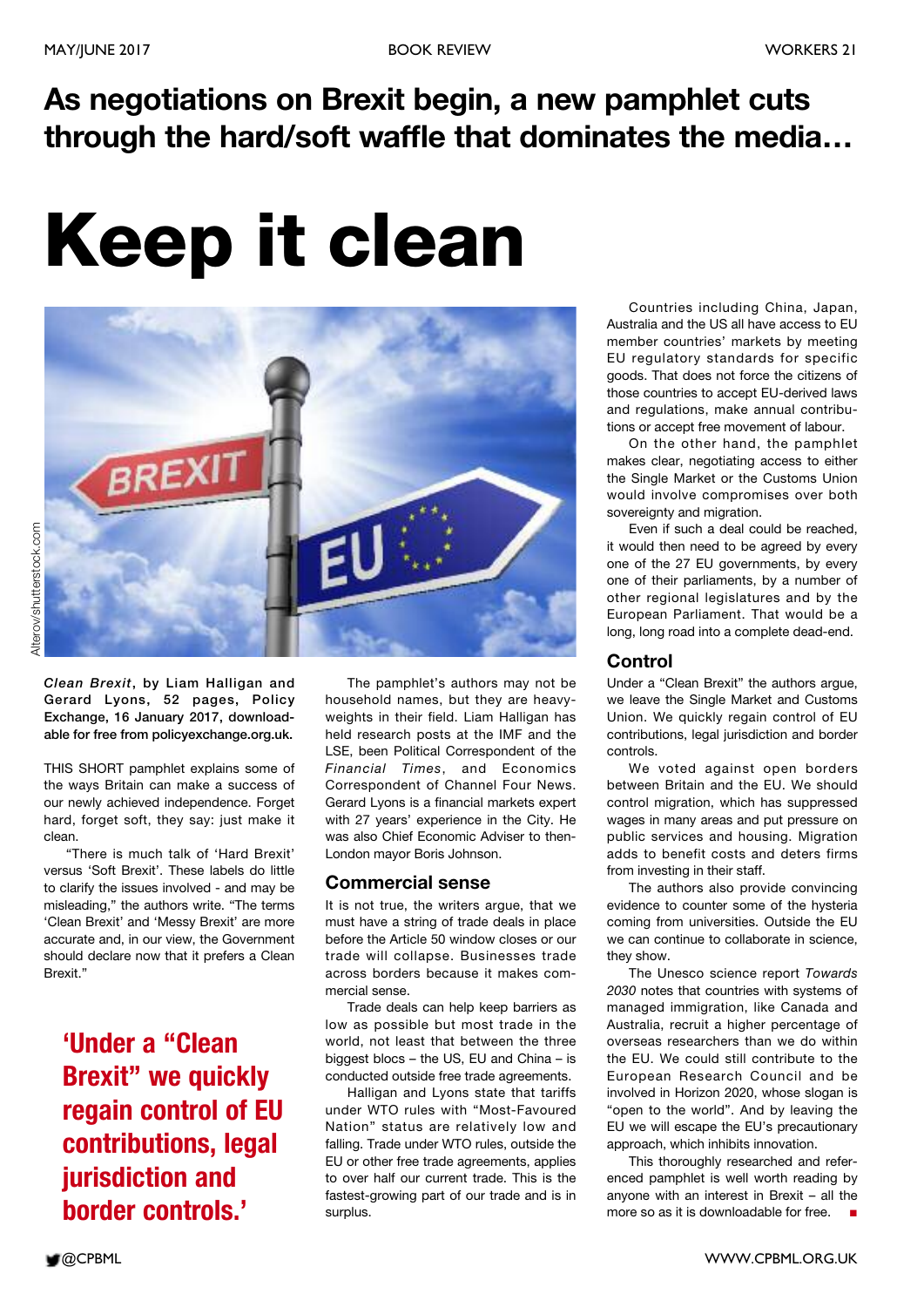### **Until the latter part of the 19th century, paid holidays hardly workers in Britain. So how and when were they won? (A clu**

# **The struggle for paid ho**

UNTIL THE late 19th century holidays were only for the seriously wealthy. The cost of holidays was too high for most working people and families.

From the 1870s some clerks and skilled workers began to get a week's paid annual holiday.By 1914 that had spread to clerks in the larger industrial and commercial concerns, bank and insurance workers, and administrative staff.

And holidays with pay for manual workers were not completely unknown. As early as 1840, the South Metropolitan Gas Company had agreed wages on Good Friday and Christmas Day and a week's holiday pay from 1860 for workers with constant employment.

By the 1890s firms such as Brunner Mond, Lever Brothers and the Gas Light and Coke Company had followed suit, along with establishments such as the London and North Western Railway Company and the Royal Dockyards. Some private firms had paid holidays too, though it was not unusual for leave to be deducted if workers fell sick or lost time during the year.

Positive development before 1914 depended on the trade union movement. In 1897 the Amalgamated Society of Railway Servants gained a paid holiday of one week's duration (after five years of service) for all passenger guards, brakesmen and signalmen.

The end of the war in 1918 saw an extension of paid holiday agreements. The Trade Boards Act of 1918 allowed holidaywith-pay settlements, while National Joint Industrial Councils established in certain industries at the end of the war could deal with the rules relating to holiday arrangements and respond to the case for paid holidays put forward by labour representatives.

By 1920 the official bodies in the flourmilling industry, tramways, the soap-andcandle trade, and paint and varnish manu-

### **'By the 1920s formal holiday agreements covered around a million workers.'**

facture had introduced a holiday with pay, usually of one week's duration. By the start of the 1920s formal holiday agreements covered around a million workers in trades ranging at the national level from the railway service, public undertakings and the printing industry to co-operative societies, hairdressers and theatres at the local level.

Pressure from the grass roots secured a national Hours and Holidays Agreement from the Printing and Kindred Trades Federation in 1919 – a week's holiday with pay after one year's service – and covered nearly all workers in the industry. Important agreements were signed in the railway sector and boot and shoe manufacturing.

#### **Momentum**

The post-war boom broke in the spring of 1920 and by 1921 Britain was in an economic depression. Yet in spite of these unfavourable conditions, the momentum of the 1919-20 period continued. By 1922 agreements covered about 1.5 million manual workers, though this figure did not increase dramatically until the 1930s. In 1927 the TGWU union decided paid holidays would be "in all the future negotiations with employers".

By 1930 a number of unions had made claims for paid holidays and won clauses in their collective agreements. In 1928, the engineering union began formal talks with the national employers' federation on the demand for paid holidays, though the employers tried to delay making any general decision. In August 1929, nearly 100,000 workers in state-owned industrial establishments got one week's holiday pay.

Industrial action was also used. In 1930 a holidays with-pay scheme began in the clothing trade between the Tailors and Garment Workers' Union and three employers' federations. Despite this, companies like Burton failed to introduce a scheme. In 1933 at Prices factory a lightning strike of 4,000 employees won them their holiday pay; and at the Schneider clothing factories in London, 1,000 women struck in a dispute over holiday gratuity.

Between 1918 and 1933 the trade unions' holidays-with-pay campaign energised their own members, presented a case to employers and the state, influenced the



**Photochrom** print of the Promenade and Tower.

climate of opinion and won acceptance for the idea that a holiday without wages was really no holiday at all.

With the economy recovering from about 1933, the industrial and political environment was more receptive to holidays with pay. Amid a prospering aircraft industry, the formation of the National Aircraft Shop Stewards' Council in 1935 led to demands for statutory holidays with pay.

Towards the end of 1934 a grass-roots movement developed in South-East London representing the workers of two large electrical engineering firms, Siemens Brothers and Johnson & Phillips, calling for paid holidays. The shop committees at these two firms took the lead, with joint mass meetings and leaflet distribution in May 1935.

### **Enthusiastic**

Finally the Cable Makers' Association announced one week's paid holiday for 20,000 cable workers. And the shop stewards committee at engineering firm Napiers in Acton, London, placed the demand before enthusiastic mass meetings of members, leading to the successful imposition of an overtime ban calling for 14 days' holiday with pay.

Eventually, the Engineering Joint Trades Movement and the Employers' Federation signed an agreement granting one week's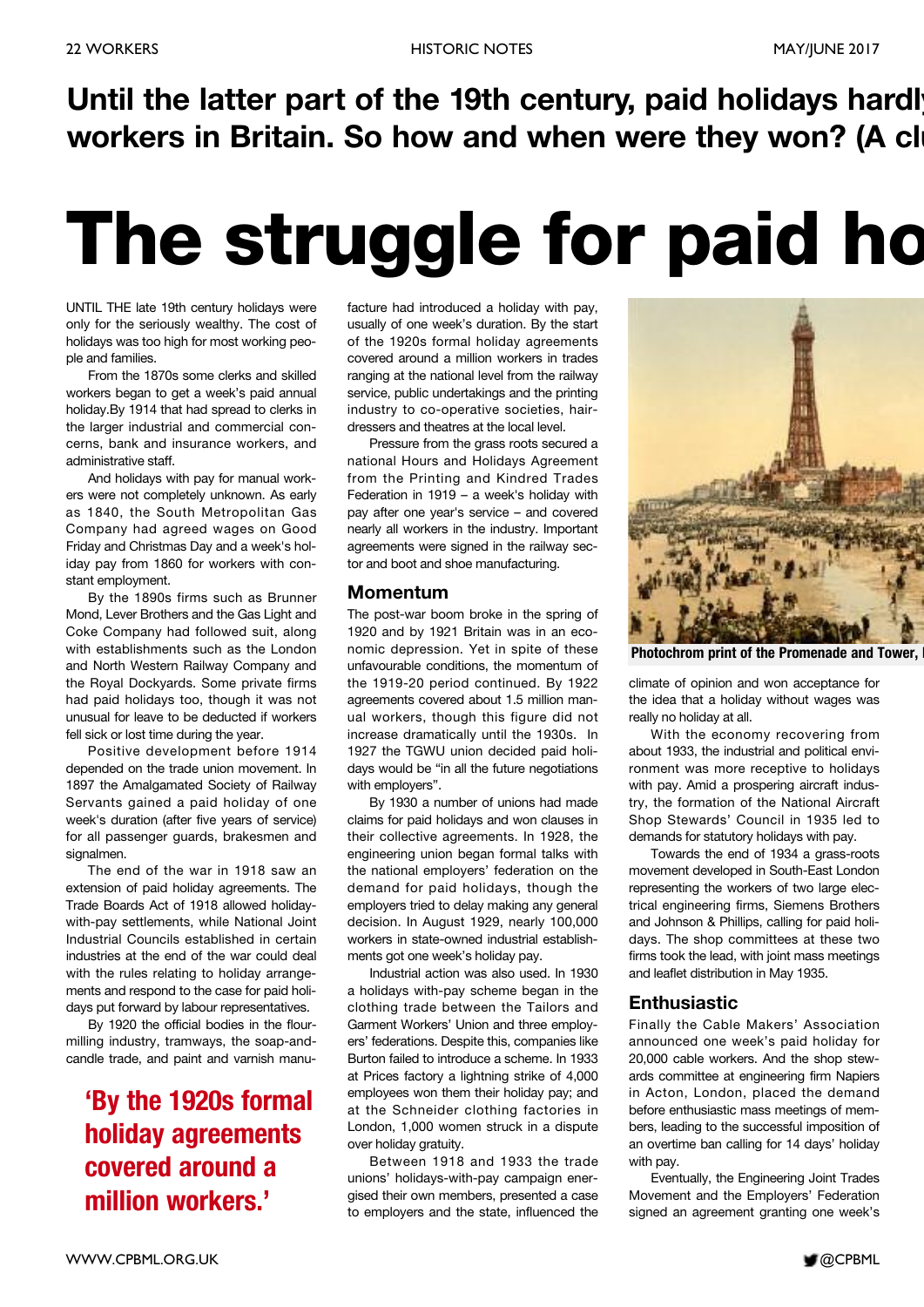### **y existed for ue: not by the EU)**

# **olidays**



**Blackpool, in the 1890s, taken from South Pier.**

holiday with pay, reflecting the vast number of union applications made in all parts of the country.

Most working people came to receive a paid holiday in the form of collective agreements. By April 1937 there were at least 175 individual agreements on the files of the Transport and General Workers' Union and overall 7.75 million manual and non-manual workers out of a total working population of 18.5 million were in receipt of holiday pay.

In 1938 the introduction of the Holidays with Pay Act enabled trade boards, agricultural-wages committees and road-haulage central wages boards to provide paid holidays when fixing rates of wages. But the Act was a weak piece of legislation and only applied to a potential workforce of two million – insignificant compared with the growth of collective agreements.

By 1939 the number of workers getting paid for their annual holiday had risen to about 11 million. This was not the end of the story, as further gains were made during the course of the Second World War, so that by 1945 about 10 million manual workers were in receipt of remunerative holidays. The principle of holidays with pay had been firmly established. **■**

**• A fuller version of this article is on the web at www.cpbml.org.uk.**

### **Worried about the future of Britain? Join the CPBML.**

# Worried about the future of Britain? Join the CPBML. *WITHOUT INDEPENDENCE*

**The Communist Party of Britain Marxist-Leninist held its 17th Congress in 2015. The published Congress documents are available at www.cpbml.org.uk. At that time the need to leave the EU was urgent, and on 23 June 2016 the working class of Britain took the vital step to eject the EU from Britain and entered a new epoch. The tasks identified at the 17th Congress remain as relevant as ever, and the decision to leave the EU makes the question of Britain's independence immediate and practical. The tasks facing the working class and Party are:**

**Develop a working class industrial strategy** for the building of an independent industrial manufacturing base for Britain, including the development of our energy industry. Our capacity to produce is the basis for providing the public services the working class needs.

**Rebuild Britain's trade unions** to embrace all industries and workplaces. The trade unions must to become a true class force not an appendage to the Labour Party or business trade unionism. Reassert the need to fight for pay.

**Preserve national class unity** in the face of the European Union and internal separatists working on their behalf. Assert workers' nationalism to ensure workers' control and unity. Resist the free flow of capital and the free movement of labour.

**Oppose the EU and NATO (USA) militarisation** of Britain and Europe and the drive towards war on a global scale. Identify and promote all forces and countries for peace against the USA drive for world domination by economic aggression, war and intervention. Promote mutual respect and economic ties between sovereign nations on the principles of non-interference and independence.

**Disseminate Marxist theory and practice** within the working class and wider labour movement. There is no advance to socialism without Marxism. Develop again our heritage of thinking to advance our work in and outside the workplace.

**Re-assert that there are only two classes in Britain** – those who exploit the labour of others (the capitalist class) and those who are exploited (the working class). Recruit to and build the party of the working class, the Communist Party of Britain Marxist Leninist.

### **Interested in these ideas?**

• Go along to meetings in your part of the country, or join in study to help push forward the thinking of our class. Get in touch to find out how to take part.

- Subscribe to *Workers*, our bimonthly magazine, either online at cpbml.org.uk or by sending £12 for a year's issues (cheques payable to Workers) to the address below.
- Sign up for our free email newsletter see the form at www.cpbml.org.uk
- Follow us on Twitter.

### **CPBML**

78 Seymour Avenue, London N17 9EB

**email** info@cpbml.org.uk **twitter** @cpbml **www.cpbml.org.uk phone** 020 8801 9543